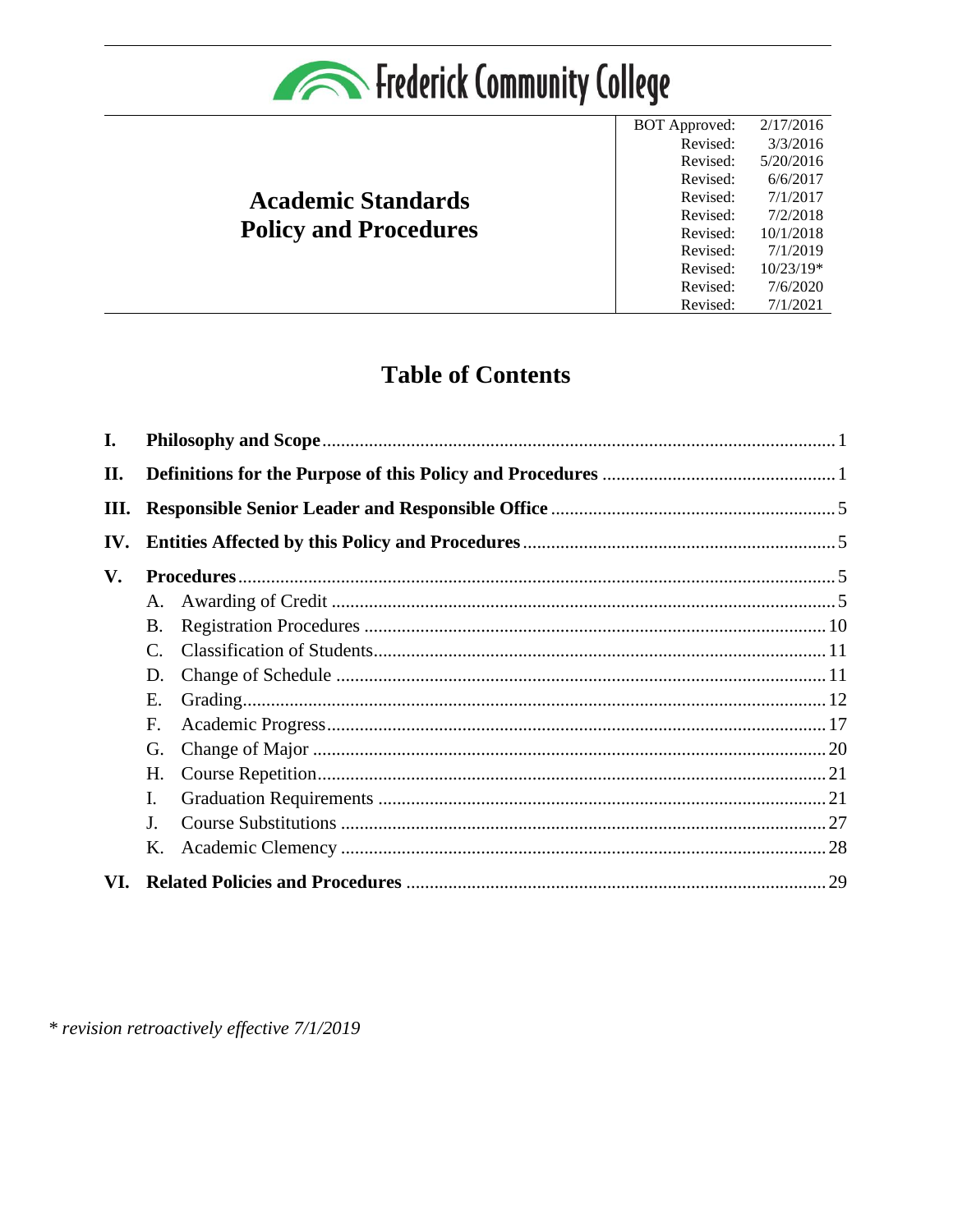## <span id="page-1-0"></span>**I. Philosophy and Scope**

Frederick Community College ("FCC" or the "College"), with teaching and learning as its primary focus, strives to promote academic excellence in preparing an increasingly diverse student body to complete their goals of workforce preparation, transfer, career development, and personal enrichment with quality, innovative lifelong learning. In support of this mission, the Provost/Executive Vice President for Academic Affairs, Continuing Education, and Workforce Development (Chief Academic Officer) leads the College community in implementing the educational goals of the institution, and developing and upholding the academic standards and procedures of the institution to ensure academic excellence in instruction through the awarding of credit to our student body.

The College will establish academic standards in accordance with, but not limited to, the Code of Maryland Regulations (COMAR), the Maryland Higher Education Commission (MHEC), the Middle States Commission on Higher Education (MSCHE), and other state and federal statutes or regulations.

## <span id="page-1-1"></span>**II. Definitions for the Purpose of this Policy and Procedures**

- A. "**Academic Catalog**" refers to an annual publication that serves as the official record of the requirements for admissions, registration, policies/procedures, and program content.
- B. **"Academic credit"** refers to the certification of a student's successful completion of a unit of a course of study.

Academic credit does not include credit associated with developmental education.

- C. **"Add/Drop"** refers to the process used prior to and at the beginning of the term when students need to alter (ex: add or remove a course) their schedules after they have initially registered.
- D. **"Audit"** refers to an enrollment option chosen by the student in which they may attend the class and participation must align with the course syllabus. No grade or college credit is earned. A final grade designation of "AU" will appear on the student's academic transcript next to audited courses. AU grades may not be changed to letter grades (A, B, C, D, F, P, S) after an AU grade has been posted. Students must visit Registration and Records to change their grading status to audit by the last day to withdraw for the session.
- E. **"Academic Clemency"** refers to the ability of returning students to expunge prior unsatisfactory academic performance (D-F grades only) from their transcript. Academic Clemency may only be approved one (1) time per student per academic career.
- F. **"Advanced Placement (AP)"** refers to a program created by the College Board, which offers college-level curricula and examinations to high school students in the United States and Canada. FCC grants college credit to students who obtain high scores on selected AP examinations. Accepted AP exams and required scores are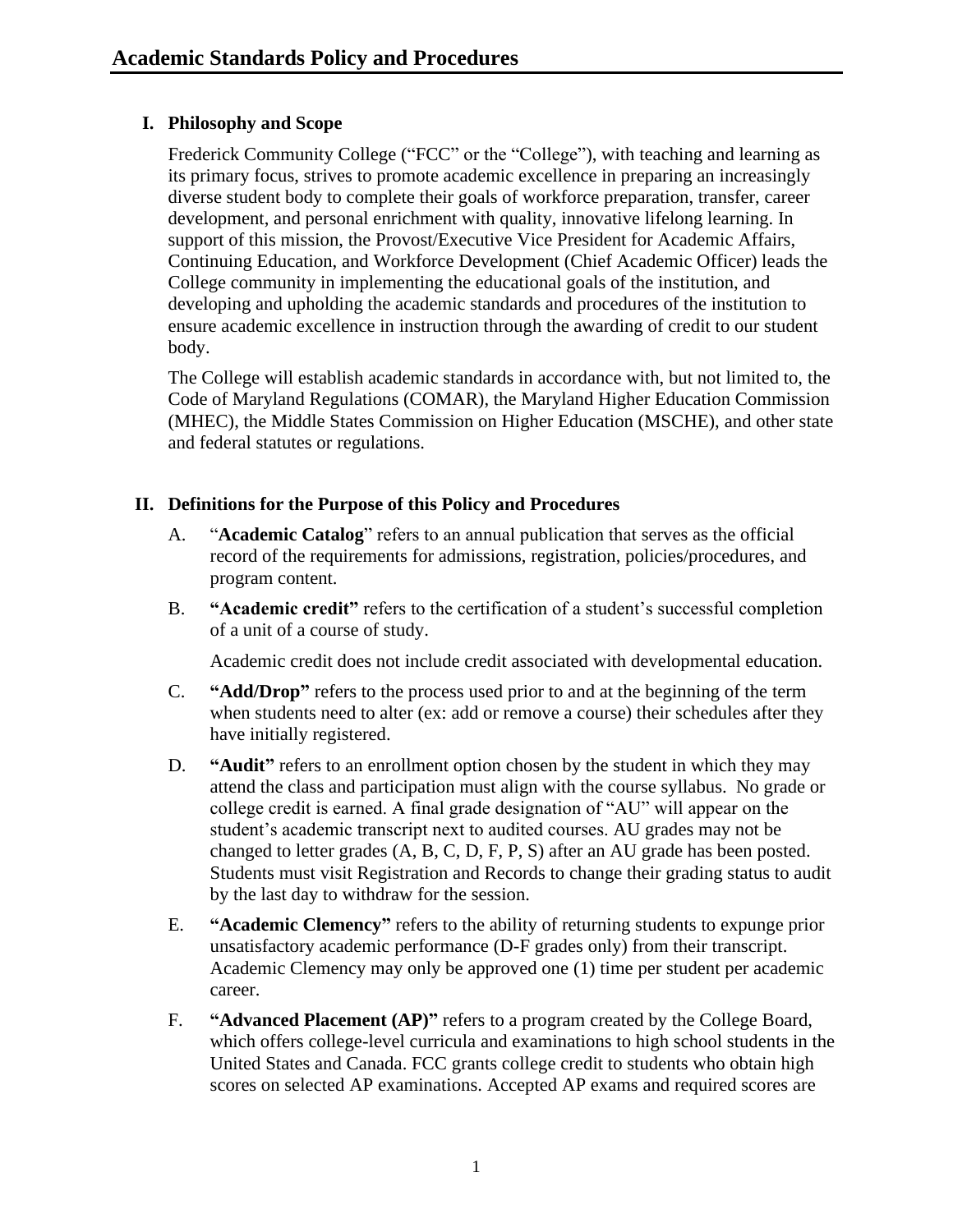listed in the Academic Catalog. Official score reports must be submitted to Registration and Records for review or awarding transfer credits.

- G. **"Articulation Agreement"** refers to officially approved agreements that allow students to apply credits they have earned in specific programs toward advanced standing, entry, or transfer into a specific program at another institution. These agreements outline the specific courses that count for transfer credit at the other institution, as well as the grades a student must earn in order to receive these credits. Students may also earn credit for prior learning and experience to be used toward degree completion at FCC. Students should start with their Program Manager to determine if there are approved agreements available in their program of study.
- H. **"Associate of Applied Science (A.A.S)"** refers to programs designed for immediate employment and career advancement within a particular area of study. Some A.A.S. degrees transfer to career baccalaureate programs.
- I. **"Associate of Arts (A.A.)"** refers to a program of study with a concentration in arts and humanities which parallels the first two (2) years of study toward a bachelor's degree and is designed to transfer to four-year colleges and universities, or may be used as a stand-alone degree for employment.
- J. **"Associate of Arts in Teaching (A.A.T.)"** refers to a program of study that provides the first two (2) years of courses and related qualifications needed to meet the entrance requirements to colleges of education in the state of Maryland.
- K. **"Associate of Science (A.S.)"** refers to a program of study with a concentration in science, technology, engineering, or math which parallels the first two (2) years of study toward a bachelor's degree and is designed to transfer to four-year colleges and universities, or may be used as a stand-alone degree for employment.
- L. **"Block of Classes"** refers to the group of courses that is being awarded in transfer toward the degree requirements of the student's declared major.
- M. The **"Catalog Year"** begins with the summer term and continues through the spring semester. Student program requirements are based on the Catalog Year in effect at the time they are admitted to FCC and students must follow the requirements outlined in this catalog unless they: 1) have been readmitted; 2) request a change in major or program of study, current or previous, not more than five (5) years old; or 3) request an assignment to a current Catalog Year. <http://www.frederick.edu/class-schedules/catalogs.aspx>
- N. **"Certificate"** refers to a program of study at the freshman or sophomore level requiring a minimum of twelve (12) credits in a prescribed curriculum approved by the College. Courses required in certificate programs may be applied to the degree program in that area of study.
- O. **"Certification"** refers to a credential granted by an external entity confirming that an individual has specific skills in a certain area. FCC offers programs and/or courses that prepare students for certifications, but FCC does not directly grant these certifications.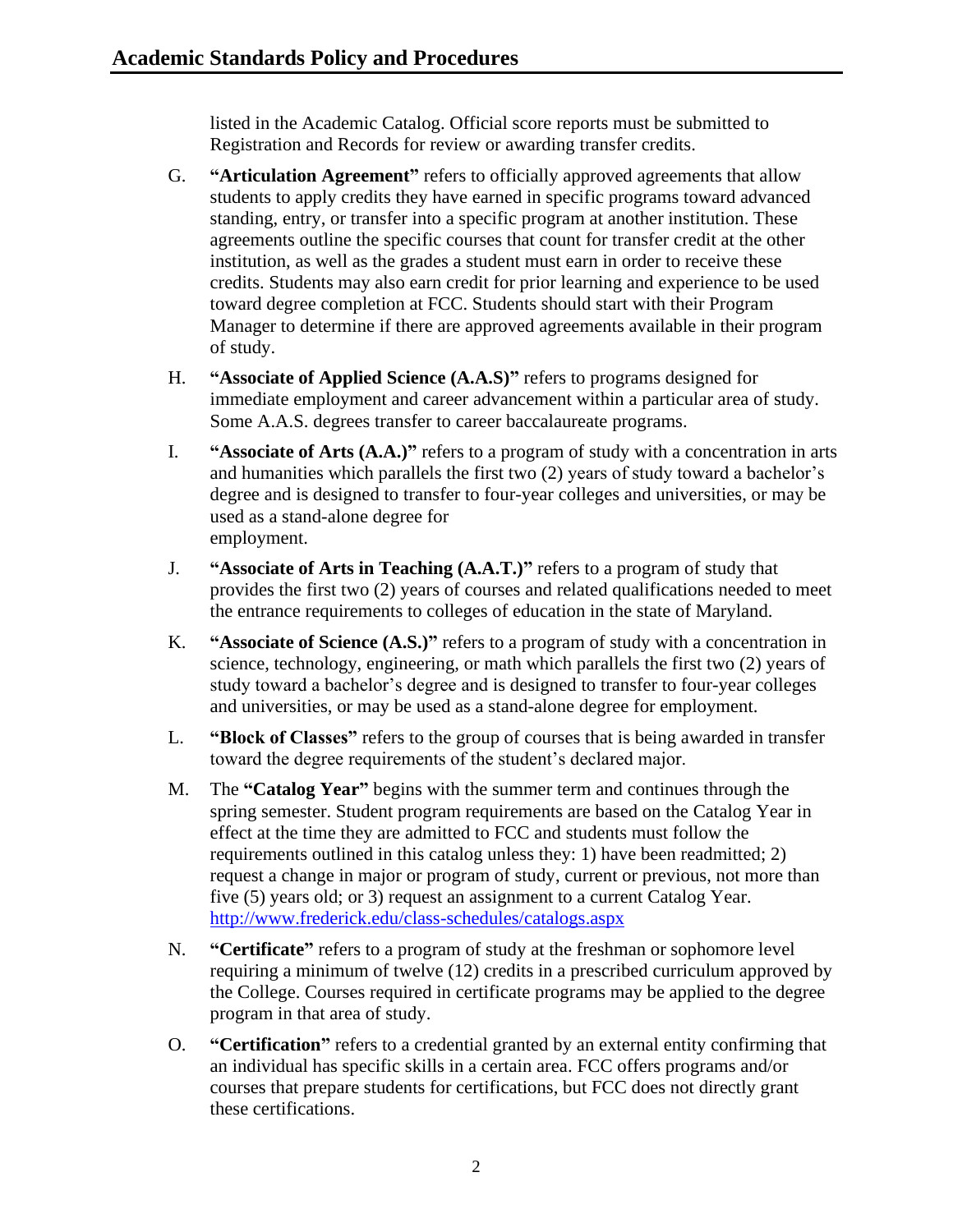- P. **"Class"** refers to a specific section of a course in which a student may enroll that has a beginning and ending date, a syllabus, and participation expectations.
- Q. **"College Level Examination Program (CLEP)"** refers to a group of standardized tests offered by the College Board which assesses college-level knowledge in several subjects and offers students the opportunity to receive credit for certain coursework after demonstrating their proficiency. A full listing of CLEP exams and the required scores to earn credit at FCC are listed in the Academic Catalog. Official score reports must be submitted to Registration and Records in order for credit to be awarded.
- R. **"Commencement"** refers to the ceremony each May which celebrates the conferring of the degrees and certificates awarded that academic year. Students completing degree and graduation requirements within the previous year may participate in the May Commencement Ceremony.
- S. **"Continuously Enrolled"** refers to the requirement that a student be enrolled continuously with breaks no longer than four (4) consecutive full academic semesters (fall or spring semesters).
- T. **"Course"** refers to a unit of study identified in the College catalog that is defined by a specific title, course number, and description, and for which credit may or may not be awarded.
- U. **"Credit Hour"** refers to a unit of measure applied toward the total number of hours needed for completing the requirements of a degree, certificate, or other formal award, which represents:
	- 1. A minimum of 15 hours (50 minutes each) of lecture, seminar, or discussion class time;
	- 2. A minimum of 30 hours (50 minutes each) of supervised laboratory or studio time;
	- 3. A minimum of 45 hours (50 minutes each) of instructional situations such as practica, internships, and cooperative educational placements;
	- 4. A minimum of 37.5 hours of instruction per credit delivered online or by other electronic media. This may include a combination of telesessions, classroom instruction, student consultation with instructors, and readings, when supervision is ensured and learning is documented.
- V. **"DSST (Defense Standardized Subject Tests) formerly DANTES (Defense Activity for Non-Traditional Education Support)"** refers to a national credit-by examination program providing students the opportunity to receive credit for college-level **achievement**. Official score reports must be submitted to Registration and Records in order for credit to be awarded.
- W. **"Departmental Exam"** refers to a comprehensive departmental examination which allows students to earn credit by examination in subject areas where no CLEP exam is available. Students pay an assessment fee for the exam to be scored prior to taking the exam. Upon successful completion of the departmental exam, credit is awarded.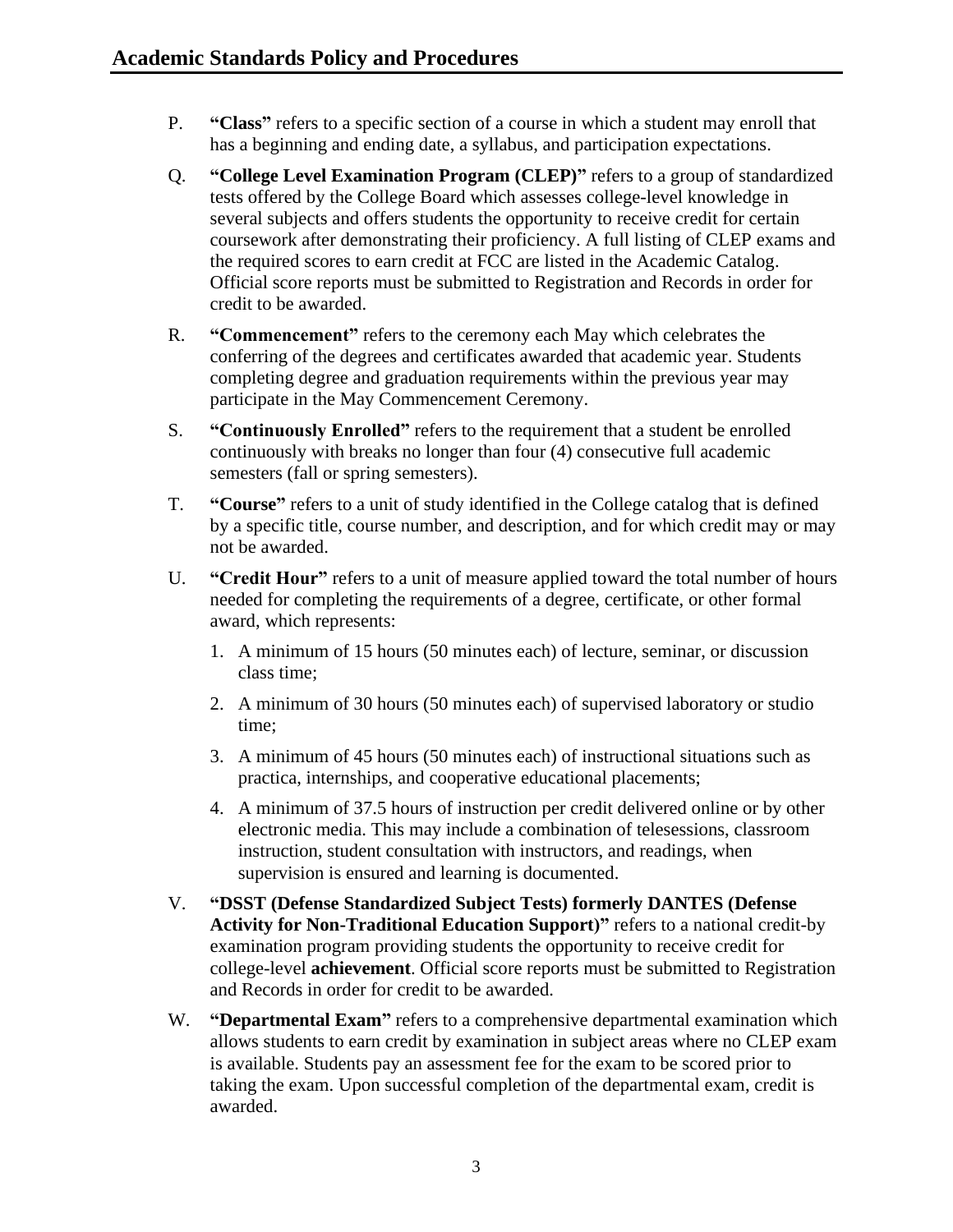- X. **"General Education CORE Requirements"** refers to core courses that are required for all students in order to earn a college degree. Based on program, there are specific general education CORE requirements.
- Y. **"Grade Point Average (GPA)"** refers to a numerical measurement of a student's overall academic achievement which is calculated by multiplying the number value of the grade (or quality points) by the number of semester hours attempted, and then dividing the number of quality points by the number of credits attempted.
- Z. **"Graduation"** refers to the receiving or conferring of an academic degree or certificate. Degrees and certificates are conferred three (3) times per year.
- AA. **"Graduation Application"** refers to the formal application process for all students planning to receive a certificate, degree, or Letter of Recognition. Students must complete and submit a graduation application by the designated deadlines published by the College.
- BB. **"International Baccalaureate (IB)"** refers to an international educational foundation providing education to primary, middle and high school students. Award of credit by FCC for IB participation is not automatic. Students must have official candidate score results sent to Registration and Records for evaluation.
- CC. **"Letter(s) of Recognition"** refers to a program of study available in selected career programs and requiring fewer, more specialized courses than a Certificate. These specialized courses may not be substituted, and students must submit a graduation application in order to be awarded a Letter of Recognition.
- DD. **"Major"** refers to a student's chosen field of study, which requires the successful completion of a specified number of credit hours and coursework requirements as defined in the Academic Catalog.
- EE. **"Online course"** refers to a course taught entirely online. Instructor-student communication is facilitated by electronic technologies. Online classes require one (1) proctored exam with student picture ID. Not all FCC courses are offered online.
- FF. **"Placement tests"** refers to a series of computer-based assessments that measure the reading, writing, and math skills needed for college-level coursework. Placement test scores help to determine what courses are appropriate for students.
- GG. **"Portfolio Assessment"** refers to a process that enables students to effectively document prior learning acquired through employment, training, self-study, volunteer work, civic activities, etc. Students must demonstrate that they have acquired collegelevel skills directly related to the core learning outcomes of their program of study.
- HH. **"Program"** refers to a structured and coherent course of study with clearly defined objectives and intended student learning outcomes, requiring the completion of a specified number of course credits from among a prescribed group of courses, which leads to the award of a certificate or degree. All programs must be approved by MHEC.
- II. **"Quality Points"** refers to the numerical designation assigned to each grade. Quality points are used to generate a grade point average (GPA).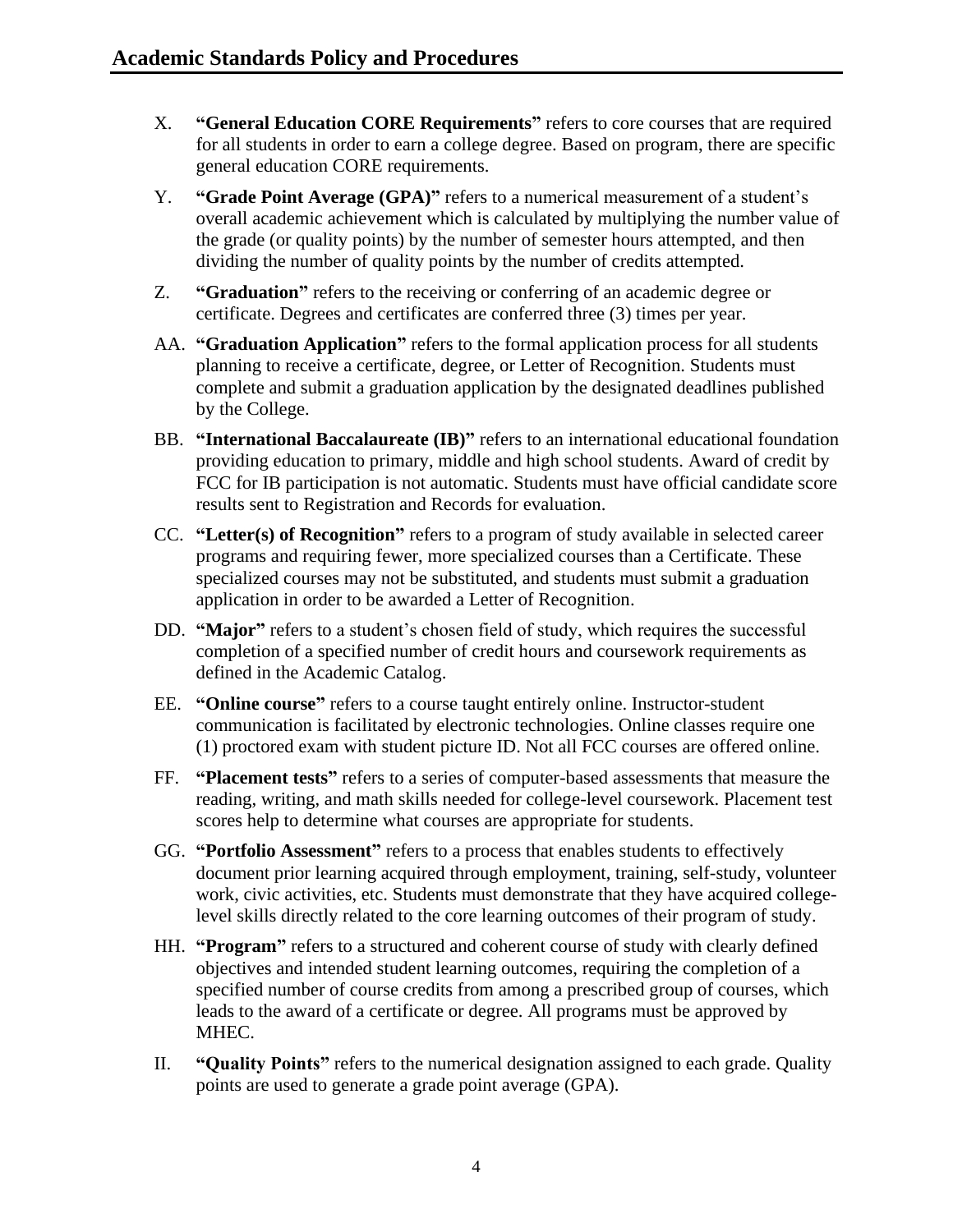- JJ. **"Reverse Transfer**" refers to when students who attended FCC and transferred to another institution prior to earning an associate degree may transfer credits earned back to FCC in order to complete an associate degree
- KK. **"Satisfactory Academic Progress"** refers to the Federal Financial Aid Requirement that students are making progress in their academic pursuit. Progress is measured by GPA and rate of completion of courses. FCC measures and tracks academic progress, as well as Satisfactory Academic Progress for students receiving Federal Financial Aid.
- LL. **"Student"** refers to an individual who is registered at the College, either full or parttime, in a credit or continuing education class or classes who has either paid or made arrangement for payment of tuition and/or fees.
- MM. **"Transcript"** refers to a student's academic record.
- NN. **"Transfer Credit"** refers to coursework completed at another college or university, provided that the other institution is accredited or recognized by the U.S. Department of Education, for which FCC awards credit. Transfer credit is also awarded through other FCC approved non-college programs, education, and training.
- OO. **"Withdrawal Period"** refers to the period of time in which students can withdraw from a course which occurs after the Add/Drop period and concludes on a specific date as published in the schedule of classes. When a student withdraws from a course, a designation of "W" will appear on his/her academic transcript.

#### <span id="page-5-0"></span>**III. Responsible Senior Leader and Responsible Office**

Provost/Executive Vice President of Academic Affairs, Continuing Education, and Workforce Development

Office of the Provost

## <span id="page-5-1"></span>**IV. Entities Affected by this Policy and Procedures**

Students, prospective students, faculty, staff and administrators

## <span id="page-5-3"></span><span id="page-5-2"></span>**V. Procedures**

#### A. Awarding of Credit

FCC believes that learning is a lifelong process and knowledge is acquired in many different ways. FCC awards credits for coursework completed at accredited colleges and universities as recognized by the U.S. Department of Education. In addition to the traditional classroom setting, FCC recognizes that mastery of college-level knowledge and skills may occur as a result of non-credit training and non-traditional learning experiences such as employment, military training and experience, noncollegiate training programs, and advanced high school courses.

Students who have earned an associate degree or higher from an accredited and U.S. Department of Education approved college or university may be deemed to have met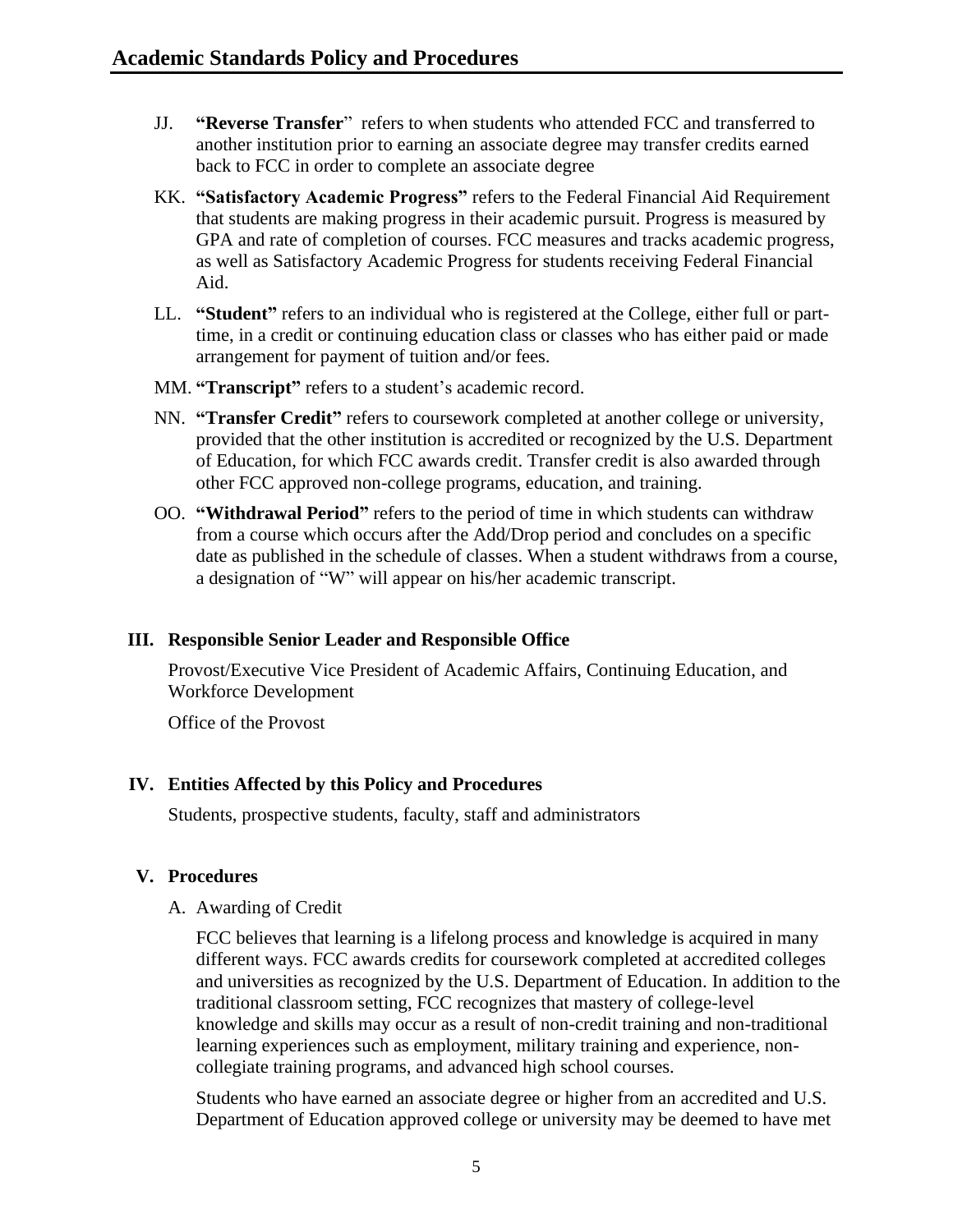the general education core in their new program of study. This provision does not relieve students of the obligation to complete specific academic program requirements or course prerequisites.

- 1. Transfer Credits
	- a. No more than forty-five (45) credits (or 75% of the total credits needed in program plan) in transfer may be awarded toward an Associate Degree through any combination of items listed in Section V. Procedures, A. Awarding of Credit. If the previous institution was under the quarter system, credits must be converted to semester hours; quarter hours are multiplied by two-thirds (2/3) to equal semester credit hours. If a previous institution operated in clock hours, FCC divides the total number of clock hours by 37.5 (37.5 clock hours= 1 semester hour credit).
	- b. Transfer credit awarded is based on the major a student has declared. Not all credits may be accepted depending on the student's declared major. If a student changes his/her major after the transfer evaluation, the student may request that his/her transfer record be reevaluated.
	- c. Credits, not grades, are transferred into the College; therefore, grades from transfer courses are not calculated into the GPA at the College. Students submitting a grade of Pass from another institution must show that the equivalent of a grade of "C" or better was attained to have transfer credit awarded. Spring 2020 exception due to global pandemic, grades of P (Pass) equivalent to a D or higher accepted.
- 2. College and University Credit

Credits may be granted for coursework completed at accredited colleges and universities as recognized by the U.S. Department of Education. Students must have submitted an admissions application to the College, declare a program of study, and send official transcripts from previously attended institutions to have credits evaluated.

The College follows the MHEC General Education and Transfer Policies. In general, courses will be evaluated to determine equivalency to FCC courses. Courses not equivalent to FCC coursework may be transferred as elective credit assuming that the student's chosen major allows for elective credit. If a course has no FCC equivalency but is a General Education course at the sending institution, FCC will honor the General Education status and apply to the major's requirements where applicable. Credits will be awarded based on the following standards:

a. **University System of Maryland College & University Credit** – For students transferring from any University System of Maryland (USM) college, all applicable general education coursework with a grade of "D" or above will be accepted in transfer. For non-general education coursework from a USM college, grades of "D" will be accepted only if the calculated GPA for the block of non-general education transfer courses is 2.000 or higher. Grades of "D," however, will not be accepted for any course within a program of study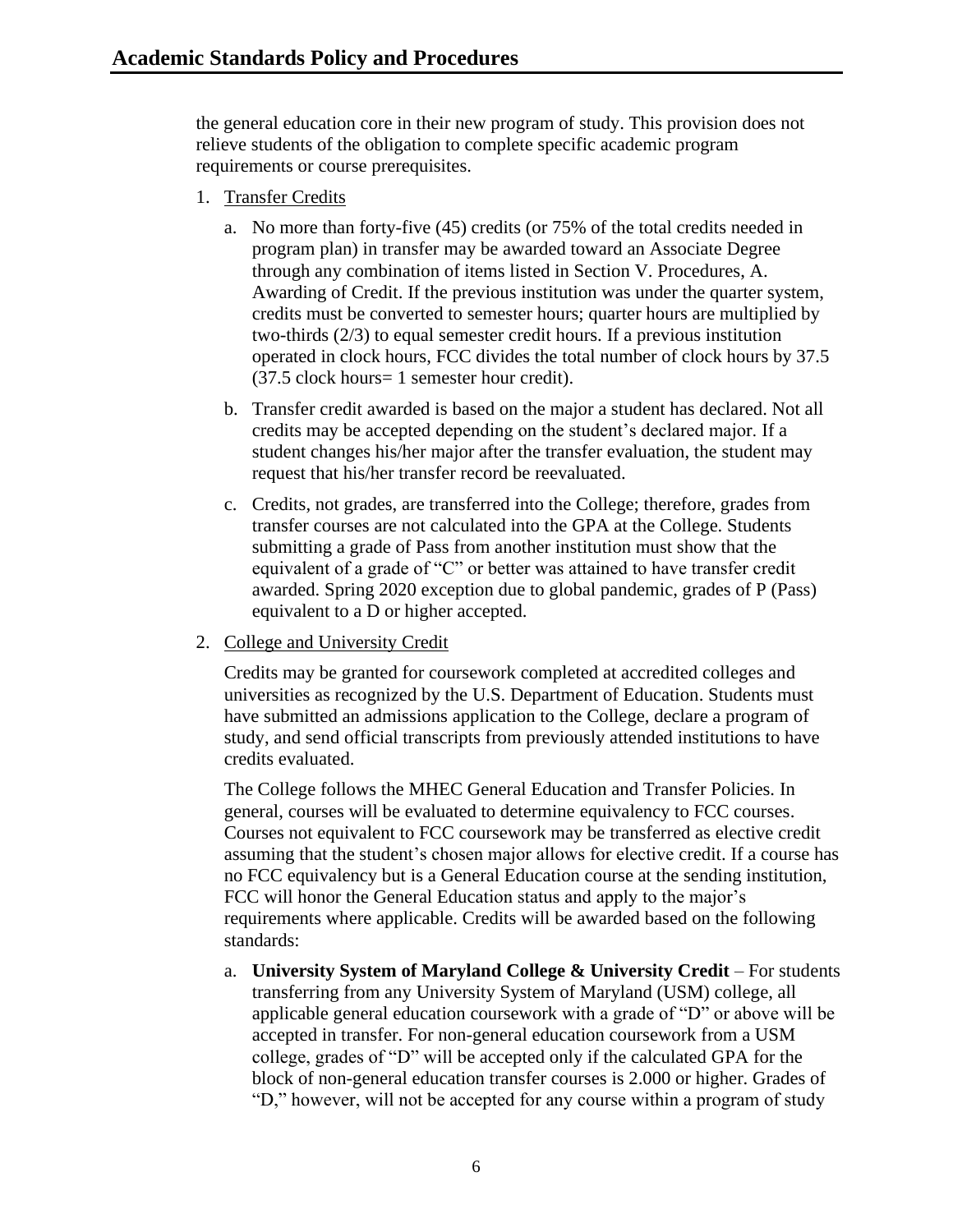that requires a grade of "C" or higher. A grade of "D" can be used to fulfill a prerequisite unless the prerequisite requires a grade of "C" or higher.

- b. **Non-University System of Maryland Colleges** For students transferring from outside of the University System of Maryland, grades of "D" will be accepted only if the cumulative grade point average from that institution is 2.000 or higher. Further GPA calculation is completed for non-General Education coursework; grades of "D" will be accepted only if the block of non-general education transfer courses is 2.000 or higher Grades of "D," however, will not be accepted for any course within a program of study that requires a "C" or higher. A grade of "D" can be used to fulfill a prerequisite unless the prerequisite requires a grade of "C" or higher.
- c. **International College and University Credit** Credit may be granted for coursework completed at foreign colleges and universities based upon evaluation by credentialing services. The College recommends the use of WES (World Education Services) for credentialing but does accept evaluations from other credentialing services provided that the credentialing service is a member of the National Association of Credentialing Evaluation Services (NACES). In addition, the College will accept evaluations from the American Association of Collegiate Registrars and Admissions Officer's (AACRAO). The only exception to this is for students earning the CPA Exam Qualification Certificates. For this program, The College will only accept transcript evaluation from NASBA (National Association of State Boards of Accountancy), as the CPA exam requires applicants to provide evaluations done by NASBA only.
- 3. Non-collegiate Programs

Credit may be granted for educational programs which apply to the student's FCC program of study successfully completed at non-collegiate organizations. The College uses *A Guide to Education Programs in Non-Collegiate Organizations*, compiled by the Commission of Education Credit of the American Council on Education (ACE) or the National College Credit Recommendation Service (formerly PONSI) as guidelines in awarding such credits. Other options to document prior learning may be available as described below. Official transcripts or supporting documentation for such credits must be submitted to Registration and Records. No more than forty-five (45) credits may be earned through noncollegiate training and/or other types of prior learning

4. Military Education and Training

Credits may be granted for a variety of formal military and educational programs. Training reflected on a Joint Services Transcript (JST) must be described with credit recommendations in the ACE Guide to the Evaluation of Educational Experience in the Armed Services. Copies of the official Community College of the Air Force transcripts, JST, and/or the DD214 must be submitted to Registration and Records. No more than forty-five (45) credits may be earned through non-collegiate training and/or other types of prior learning.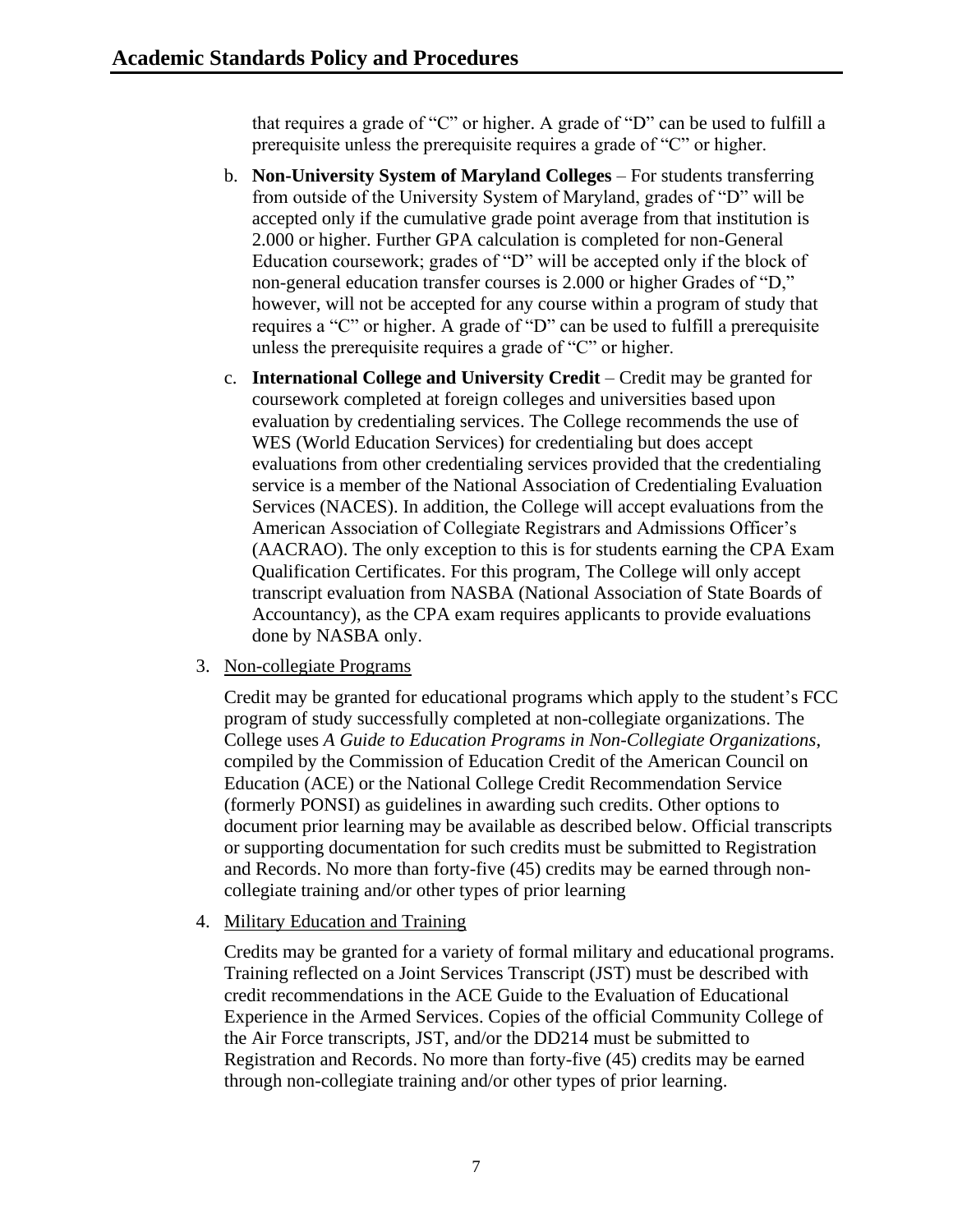## 5. National Examinations

Credit by examination is evaluated based upon the major chosen by the student on the admissions application. Only credits that are applicable to that major will be awarded in transfer. Therefore, if a student changes his/her major while attending FCC, they must request a re-evaluation based upon the new major.

Credits awarded through national examination are posted at the top of the official FCC transcripts under the heading "Transfer Credits." No more than forty-five (45) credits may be earned through non-collegiate training and/or other types of prior learning. Lists of approved exams, scores required, and FCC credit awards are listed in the Academic Catalog. Those planning to transfer need to consult with potential transfer institutions regarding each institution's policy on required scores and credits awarded. The national examination programs for which the College awards credit are:

#### a. **Advanced Placement (AP) Exams**

AP exams are subject matter examinations sponsored by the Educational Testing Services (ETS) and generally administered through high schools at the culmination of AP course offerings. The program provides an opportunity for high school students to receive advanced standing credit in college for college-level courses completed in high schools. Applicants for admission who have taken AP examinations should have an official scores report sent to Registration and Records for evaluation and awarding of credit.

The awarding of AP credit is evaluated annually by the College.

#### b. **International Baccalaureate (IB) Exams**

IB exams are subject-matter examinations administered in high school international baccalaureate programs. The College will evaluate International Baccalaureate (IB) subject examinations with scores of 5, 6, or 7. Students must have official results sent to Registration and Records. Students may be awarded up to thirty (30) credits toward the associate degree. In order to receive credit for ENGL101, the student must have completed the IB diploma at his/her high school.

#### c. **Cambridge Credit**

The Cambridge Advanced International Certificate of Education (AICE) Diploma is an international curriculum and examination system that emphasizes the value of broad and balanced study. FCC welcomes students with Cambridge International A Levels. Credit may be awarded on a case-bycase basis. Send official transcripts to Registration and Records for review.

#### d. **College-Level Examination Program (CLEP)**

CLEP are national credit-by-examination programs providing individuals the opportunity to earn credit for college-level achievement acquired in a wide variety of ways. Examinations are available in many different disciplines and are evaluated annually by the College to determine equivalencies. Official score reports should be sent to Registration and Records for evaluation.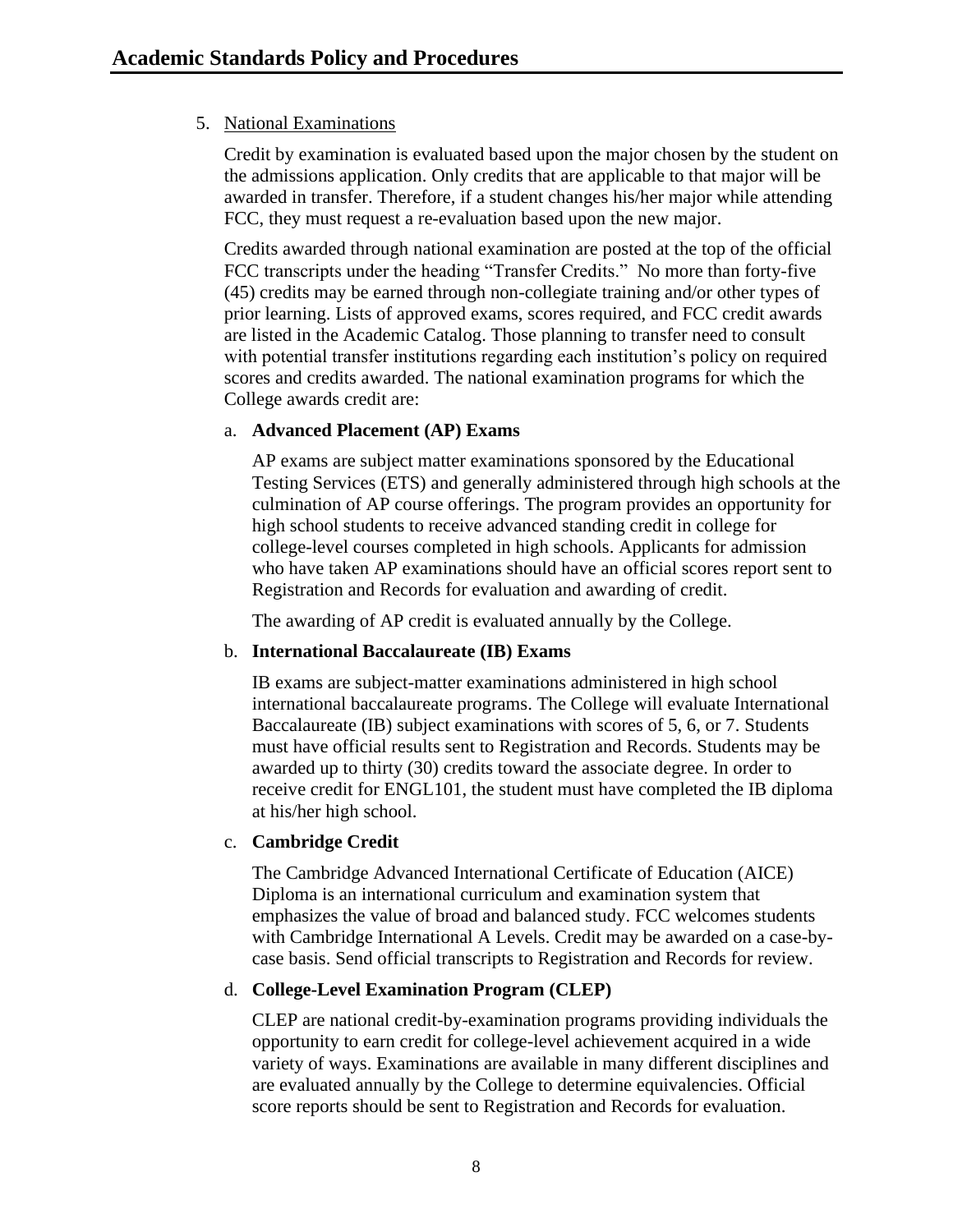FCC also administers CLEP examinations to current and prospective students by appointment in the FCC Testing Center. Additional information can be obtained by contacting the FCC Testing Center.

## e. **DSST formerly DANTES Subject Standardized Tests**

DSST are national credit-by-examination programs providing individuals the opportunity to earn credit for college-level achievement acquired in a wide variety of ways. Examinations are available in many different disciplines and are evaluated annually by the College to determine equivalencies. Official score reports should be sent to Registration and Records for evaluation.

FCC also administers DSST examinations to current and prospective students by appointment in the FCC Testing Center. Additional information can be obtained by contacting the FCC Testing Center.

6. Departmental Examination

If a CLEP or DSST exam is not available for a subject in which a student is knowledgeable or skilled, the student may contact the Department Chair or Program Manager overseeing the equivalent course at FCC for permission to receive credit for the course by examination. Courses for which an examination is not appropriate (laboratory, experiential, or interactive courses) are excluded. A departmental examination may be taken only once. Students pay an assessment fee before taking the exam. Students who pass a departmental examination with a grade of "C" or better, will earn the stipulated number of credits for the course. A transcript will show credit for the specific courses that were taken on a credit-byexamination basis; however, no grade will be recorded. No more than fifteen (15) credits total may be earned through departmental examinations. Contact the Prior Learning Coordinator for more information.

7. Credit through Credential Assessment

Credits through credential assessment may be awarded for national and/or state certification or licensure. To earn credit through this option, the student must contact the program manager for that area. Credentials must be current and demonstrate that the student is in good standing with the certification and/or licensing agency. No more than forty-five (45) credits may be earned through non-collegiate training and/or other types of prior learning.

## 8. High School Articulation Credit

FCC may develop articulation agreements with secondary school systems to award college credit for selected secondary coursework. To receive credit for these courses, students may be required to earn a specific grade and/or provide evidence of other supporting materials as stipulated in the agreement. No more than forty-five (45) credits may be earned through non-collegiate training and/or other types of prior learning. Articulation agreements are reviewed and updated annually by the Provost/Executive Vice President for Academic Affairs, Continuing Education, and Workforce Development.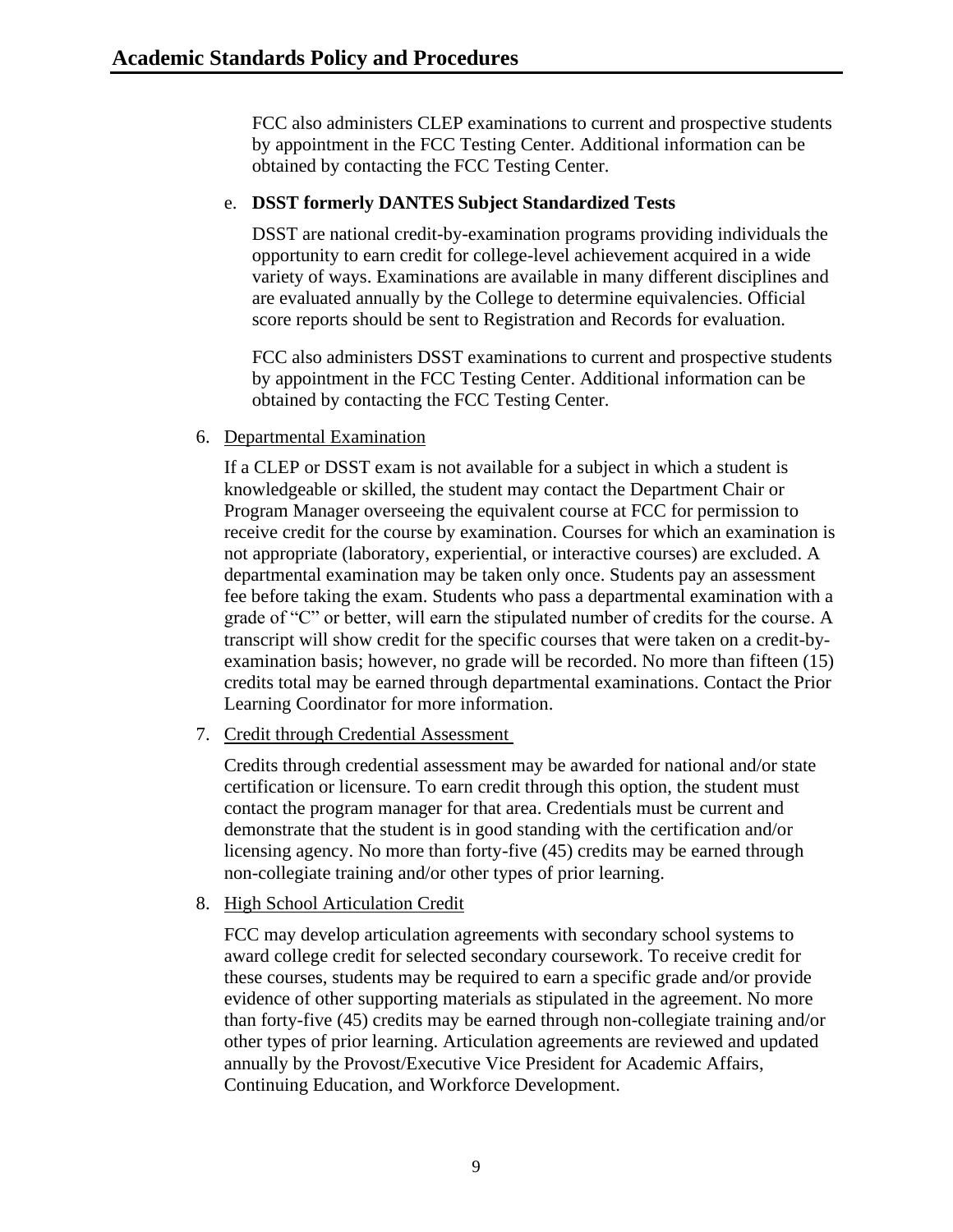To request articulated high school credit, students must initiate the request for credit within two (2) years of his/her graduation from high school. Students must be degree or certificate seeking at FCC, enrolled in an academic FCC class after high school graduation, and submit an official high school transcript documenting the date of high school graduation and the stipulated grade in the articulated course and any other required supporting materials to Registration and Records.

9. Portfolio Assessment

The portfolio development process provides students an opportunity to document college-level knowledge acquired from work, independent reading, training programs, volunteer activities, and other life experiences. The portfolio documents student-generated evidence of learning that satisfies an FCC degree requirement. Students pay an assessment fee for the portfolio to be reviewed by faculty or staff trained in prior learning assessment. No more than thirty (30) credits total may be earned through portfolio assessment Students must enroll in Prior Learning Assessment Course (PLAC 101) and pay an assessment fee for the portfolio to be reviewed. Upon successful completion of the portfolio review, credit may be awarded.

10. Reverse Transfer

Through reverse transfer, students who attended FCC and transferred to another institution prior to earning an associate degree may transfer credits earned back to FCC in order to complete an associate degree. To be eligible for reverse transfer, students must have completed a minimum of fifteen (15) credits at FCC and have a cumulative 2.000 GPA. For reverse transfer consideration, students must submit an official transcript from the institution attended, as well as an FCC graduation application.

- <span id="page-10-0"></span>B. Registration Procedures
	- 1. Registration

Students may register for classes beginning the day registration opens until the last day to add.

- a. Students wishing to register for a full class must meet with an assigned academic advisor within Student Affairs to discuss options available to the student.
- b. Students who wish to enroll in a class after the last day to add may do so with permission from the instructor. Approval may only be granted for a late addition up until the 20% date of the session (the date at which 20% of the class has taken place). These dates are available from Registration and Records.
- c. Students wishing to register for an online course that is full prior to its start date, or after the second day of class, must contact Online Learning and Instructional Innovation.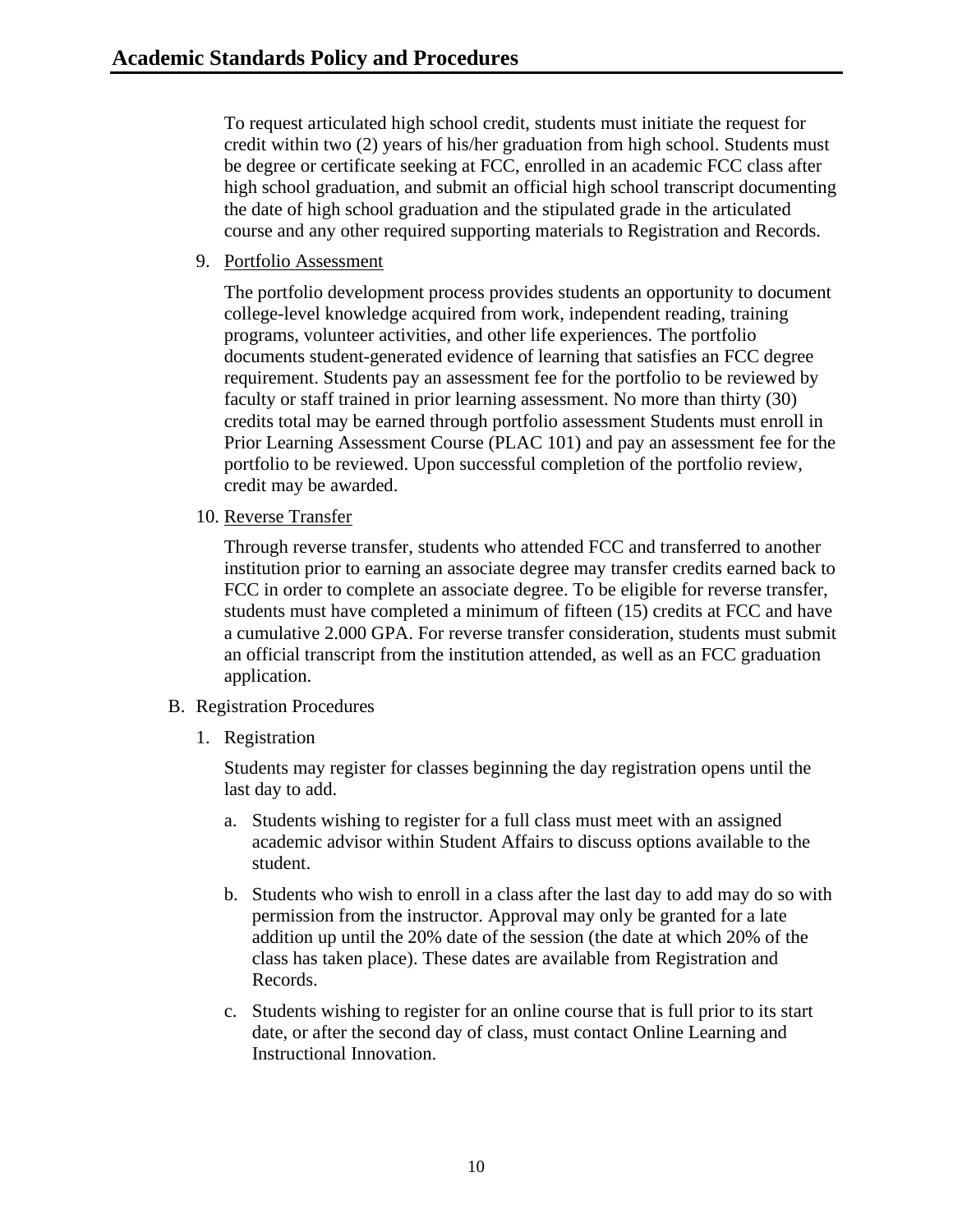2. Veterans and Military Priority Registration

Veterans and military members may be eligible for priority registration. If students miss the priority registration date, students are still able to register past that date.

- a. Those eligible for priority registration include:
	- i. Active duty, Reservists, and National Guard members; and
	- ii. Veterans who have received an honorable discharge or a certificate of satisfactory completion of military service (eligibility applies only within 15 years after last active duty date).
- b. To participate in priority registration students must provide documentation of their service.
	- i. Active duty, Reservists, and National Guard students may provide a copy of their military ID or a copy of their current orders.
	- ii. Veterans may provide a copy of their DD214 showing an honorable discharge or a certificate of satisfactory completion.
- <span id="page-11-0"></span>C. Classification of Students

A course load of twelve (12) credit hours in the fall and spring semesters constitutes full-time status at FCC. Full-time status in the summer session consists of the sum of at least twelve (12) semester hours of credit taken in any combination of the various summer terms. Most curricula, however, require students to complete more than twelve (12) hours each semester in order to graduate in two years; students are encouraged to enroll in fifteen (15) credits per semester. Students wishing to carry more than eighteen (18) credit hours in the fall or spring must receive approval from an assigned academic advisor within Student Affairs. Students carrying more than twelve (12) credit hours in the summer session are required to obtain their advisor's approval. Jan Session students are limited to five (5) credit hours. Students who register for more than 5 credit hours in the Jan 3 week and/or 5 week sessions with a maximum of 8 credits between the two, may be dropped from a course due to overload. The assigned academic advisor may approve a course load over 8 credits. Audited courses do not count toward status.

<span id="page-11-1"></span>D. Change of Schedule

Students who wish to add or drop from a course(s) may do so during the defined change of schedule or withdrawal period for each session. These dates are published in the schedule of classes.

1. Adding a Course

Students may add a course(s) to their schedule during the Add/Drop period for each session. Students must submit a completed Add/Drop form to Registration and Records or they may add online via [myFCC.](http://myfcc.frederick.edu/)

2. Dropping a Course

Students may drop a course(s) during the Add/Drop period for each session. The dropped course will not appear on the student's transcript. Students must submit a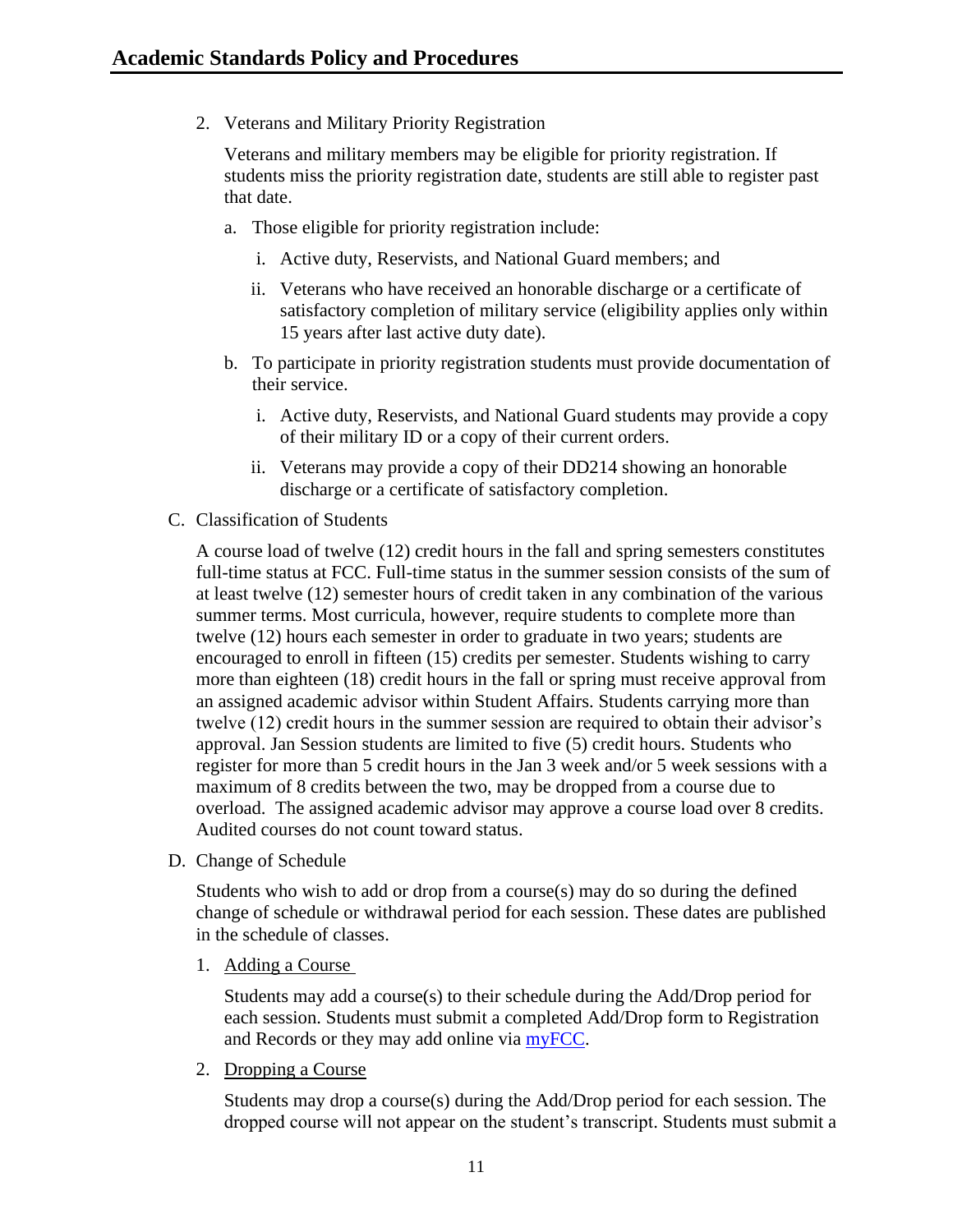completed Add/Drop form to Registration and Records, or they may drop online via [myFCC.](http://myfcc.frederick.edu/)

3. Withdrawal

Students may withdraw from a credit course(s) after the defined Add/Drop period but before the published deadline in the Schedule of Classes. Students who withdraw from a credit course(s) will receive a grade of "W." The withdrawn credit course and the grade of "W" will appear on the student's transcript; however, no credit or quality points will be assigned. Students must submit a completed Add/Drop form to Registration and Records or they may withdraw online via [myFCC.](http://myfcc.frederick.edu/) For further details and exceptions, see the [Student Withdrawal](https://www.frederick.edu/jobs-hr/policies-and-procedures/policyproceduredocuments/student-withdrawal.aspx)  [Policy and Procedures.](https://www.frederick.edu/jobs-hr/policies-and-procedures/policyproceduredocuments/student-withdrawal.aspx)

4. Co-listed Credit/Continuing Education and Workforce Development (CEWD)

A student in a co-listed Credit/CEWD class may change from Credit to CEWD or CEWD to Credit during the session's Add/Drop period. Students changing from CEWD to Credit must do so during the session's Add/Drop period and must meet all prerequisites. To complete this process students must visit the Enrollment Center on the first floor of Jefferson Hall or contact Registration and Records [online.](https://www.frederick.edu/admissions/registration-records.aspx)

- <span id="page-12-0"></span>E. Grading
	- 1. Grading
		- a. Assessment methods resulting in the assignment of a grade, are determined by the Core Learning Outcomes of the course, learner characteristics, and setting. The number and types of assessments and the value assigned to each and grading scale must be included on the course syllabus. Faculty members are required to assign a letter grade to each student according to the following table and adhere to the final grade submission deadline for each session.

| Grade         | <b>Evaluation</b>                                   | <b>Quality Points</b> |
|---------------|-----------------------------------------------------|-----------------------|
| A             | Excellent                                           | 4                     |
| B             | Good                                                | 3                     |
| $\mathcal{C}$ | Average                                             | $\overline{2}$        |
| D             | Passing                                             | 1                     |
| F             | Failing                                             | ∩                     |
| <b>FNA</b>    | Failure due to non-<br>attendance/<br>participation | 0                     |
| I             | Incomplete                                          | 0                     |
| W             | Withdrawal                                          | 0                     |
| AU            | Audit                                               |                       |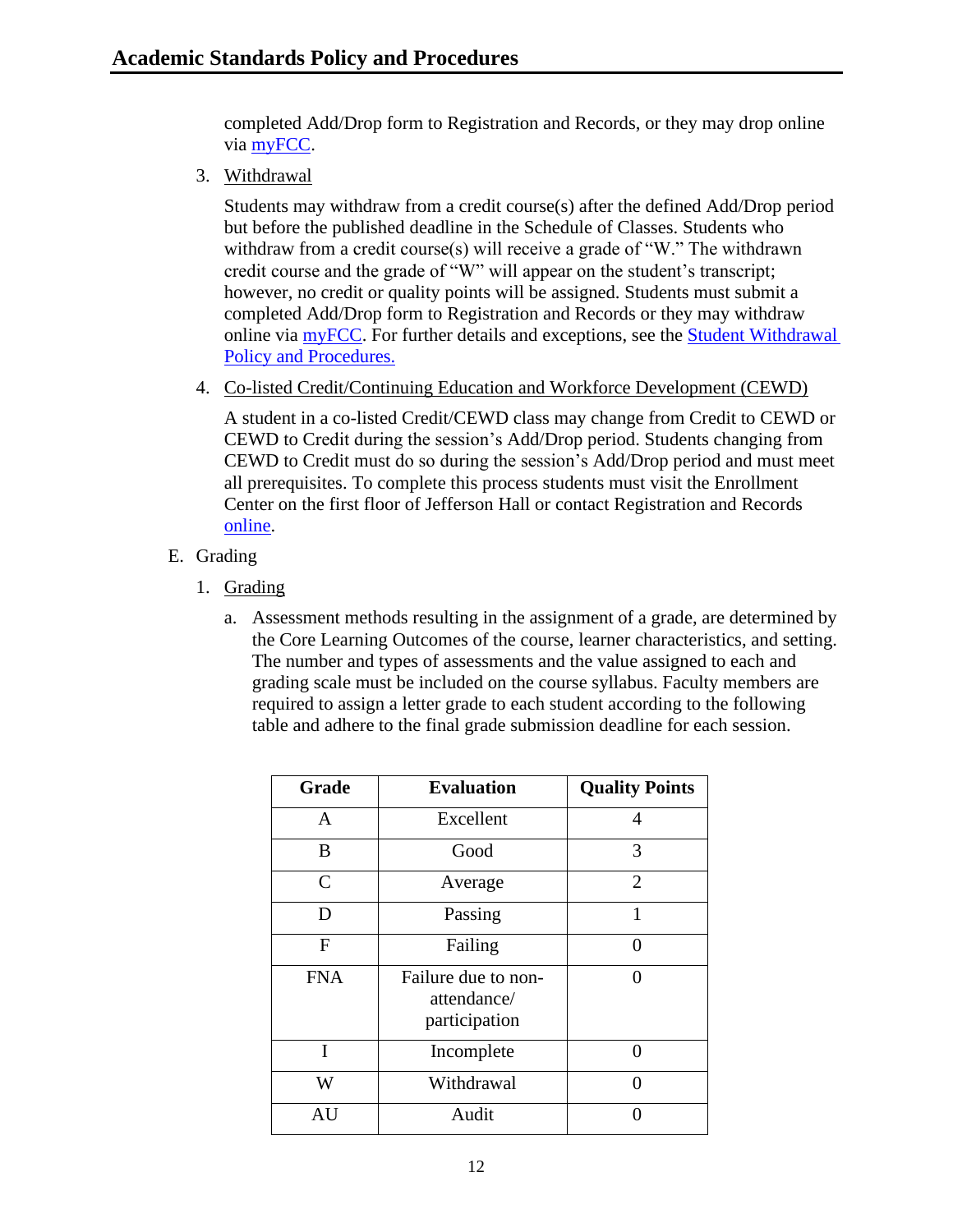| Grade | <b>Evaluation</b>                           | <b>Quality Points</b> |
|-------|---------------------------------------------|-----------------------|
| S     | Satisfactory                                |                       |
| ĪΙ    | Unsatisfactory                              |                       |
| Z     | In Progress                                 |                       |
| P     | Pass                                        |                       |
|       | (Equivalent to a grade<br>of "C" or better) |                       |
| DX    | Clemency/Passing                            |                       |
| FX    | Clemency/Failing                            |                       |

- b. A grade of "W" is recorded for students who withdraw from a class during the defined withdrawal period for each session. These dates are published in the schedule of classes.
- c. A grade of "I" may be issued in the case of extenuating circumstances at the discretion of the instructor. This grade is issued only to the student whose work has been satisfactory but because of circumstances beyond the student's control, full requirements of the course remain unfulfilled at the time of grading.
	- i. Student should complete course requirements within the period of time prescribed by the instructor but no later than
		- (a) Eight (8) weeks following the fall or spring semesters
		- (b) Four (4) weeks following the summer term
	- ii. In the event that the incomplete grade has not been changed by the instructor in the allotted time frame in section i. above, the Incomplete will automatically become an "F." An "F" may be changed to a grade by the faculty, even after the deadline has passed with the approval of the appropriate Associate Vice President.
	- iii. In case of extenuating circumstances preventing a student from completing the course requirements within a prescribed period, the student and/or faculty member may request to their appropriate Associate Vice President additional time to complete their coursework.
- d.  $P A$  grade of "P" is equivalent to a grade of "C" or better. A few select courses are offered on a pass/fail basis. Students taking courses on a pass/fail basis are allowed a maximum of nine (9) such credits to be counted toward their degrees. Pass/fail course credits are not computed in the student's overall GPA.
- e.  $DX A$  grade of "DX" is recorded for a student who has been granted academic clemency for a "D" grade. The grade carries no quality points and is not included in the GPA calculation.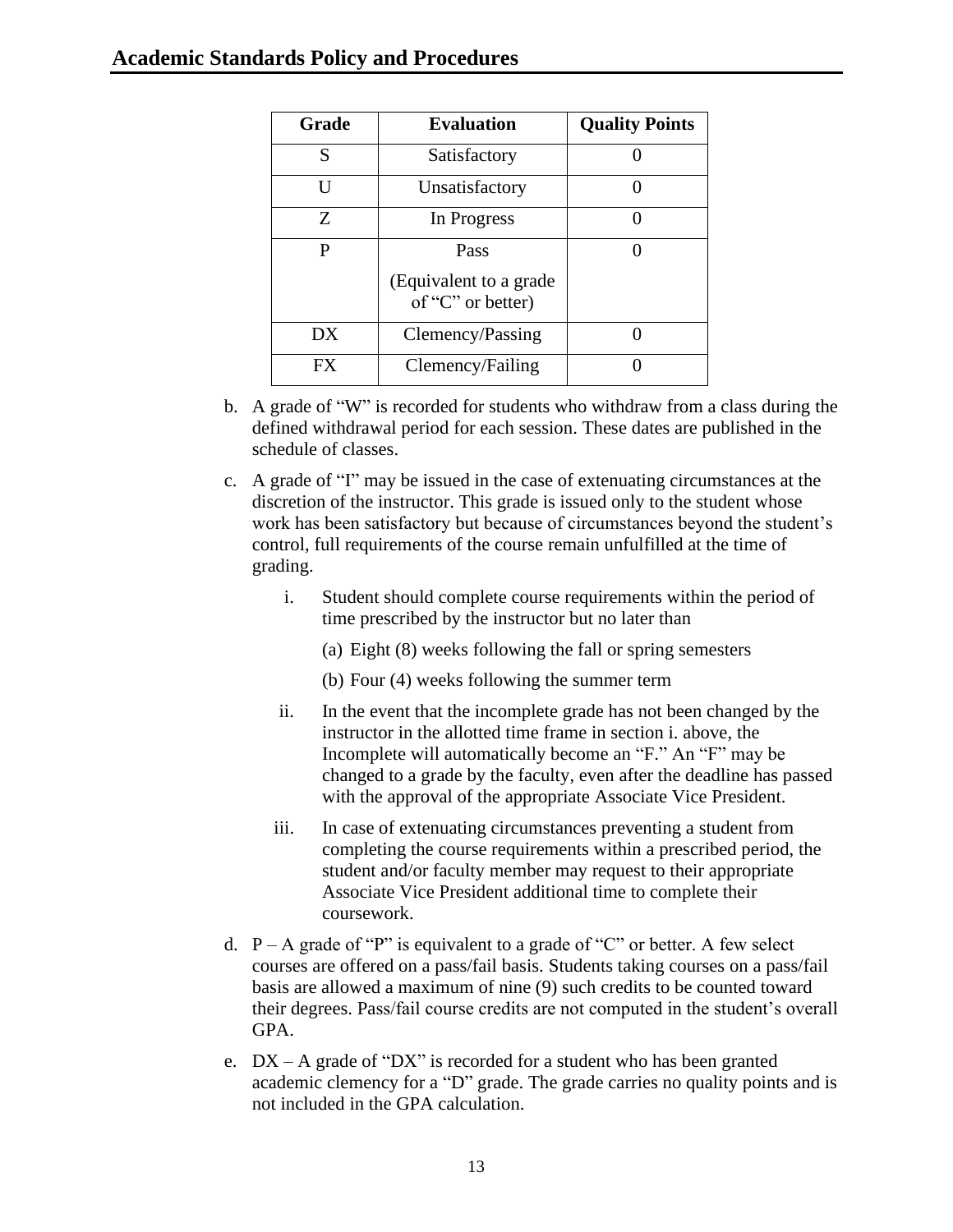- f.  $FX A$  grade of " $FX$ " is recorded for a student who has been granted academic clemency for an "F" grade. The grade carries no quality points and is not included in the GPA calculation.
- g. AU Courses taken for audit do not satisfy course or program prerequisites or graduation requirements. Regular tuition and fees are charged when auditing a course. A student registering as an audit student must meet all the required prerequisites. Audited courses do not count towards a student's enrollment status. A student may change from audit to grade basis (credit) through the last day to add courses for that session. A change from grade basis (credit) to audit may be made through the last day to withdraw for each session. Students registered as audit participate in the course; however, are not required to take part in assessments.
- h. FNA The FNA grade will be given to a student whose failure to pass a class is a result of insufficient attendance and/or participation, as defined by individual faculty members. The grade would be calculated into the GPA as an F and would appear as an F on the student transcript. The FNA grade will only be used internally to document failures due to insufficient attendance and/or participation.
- i. Change of Grade An instructor may change a grade for a class until the last day of the next full semester (fall or spring) by completing the change of grade form. After that, the grade change must be approved by the appropriate Associate Vice President, Executive Director, or the Provost.
- 2. Grading in Continuing Education & Workforce Development (CEWD) Courses
	- a. CEWD courses apply assessments and grading based on the course type. Assessment methods resulting in the assignment of a CEWD grade are determined by the learning outcomes of the course. The number and types of assessments and the value assigned to each and grading scale must be shared with students via course syllabus or topical outline. CEWD Adjuncts are required to assign a grade to each student, in applicable courses, according to the following table and adhere to the final grade submission deadline for each session. CEWD grades do not carry quality points, and are not factored in to a student's grade point average (GPA).

| Grade          | Grade     | <b>Criteria</b>                                                                                                                     | <b>Outcome</b>     |
|----------------|-----------|-------------------------------------------------------------------------------------------------------------------------------------|--------------------|
| <b>Basis</b>   |           |                                                                                                                                     |                    |
| <b>CEU</b>     | CC        | Successful completion based upon<br>competency (learning is assessed) and is<br>equivalent to a Satisfactory grade of "S".          | CEU awarded        |
| <b>CEU</b>     | AC        | Successful completion based upon<br>attendance (80% minimum attendance) This grade<br>is equivalent to a Satisfactory grade of "S". | <b>CEU</b> awarded |
| <b>CEGrade</b> | <b>SC</b> | Successful completion based upon<br>competency and is equivalent to a Satisfactory<br>grade of "S".                                 | No CEU awarded     |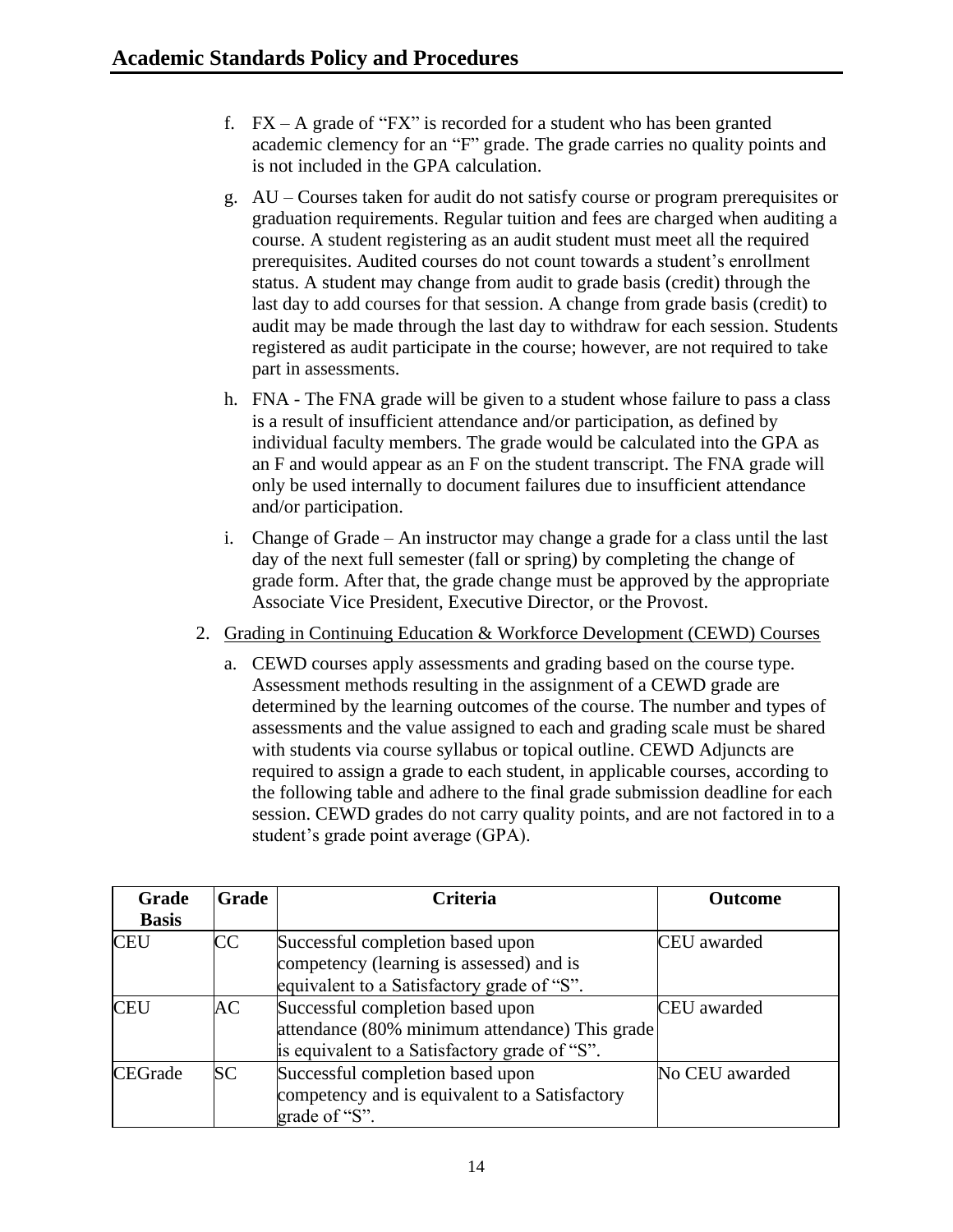## **Academic Standards Policy and Procedures**

| Grade        | <b>Grade</b> | <b>Criteria</b>                                                | <b>Outcome</b> |
|--------------|--------------|----------------------------------------------------------------|----------------|
| <b>Basis</b> |              |                                                                |                |
| CEGrade      | <b>SA</b>    | Successful completion based upon attendance and No CEU awarded |                |
|              |              | is equivalent to a Satisfactory grade of "S".                  |                |
|              | UC           | Unsuccessful completion based upon competency No award given   |                |
|              | NA           | Unsuccessful completion based upon attendance                  | No award given |
|              | <b>WD</b>    | Student withdrawn from class.                                  | No award given |

- b. A grade of WD is recorded for student who withdraw after the census date of a course as approved by the Associate Vice President for Continuing Education & Workforce Development.
- 3. Computation of Grade Point Averages (GPA)
	- a. Semester Grade Point Average

The semester GPA is determined by multiplying the number of credit hours in each course attempted by the number of points corresponding to the final grade for the course. The total is then divided by the number of credit hours attempted during that semester. The semester GPA is computed only on college-level courses attempted at FCC. The grades of "I," "AU," "S," "U," "P," "Z," "DX," "FX," and "W" are not used in calculating the GPA.

In the case of repeated courses, courses with the "RP" designation are excluded from the semester GPA calculation; courses with the "RI" designation are included in the semester GPA calculation.

b. Cumulative Grade Point Average

The cumulative GPA includes all college-level courses and grades attempted at FCC and is determined in the same manner as the semester GPA.

In the case of repeated courses, courses with the "RP" designation are excluded from the cumulative GPA calculation; courses with the "RI" designation are included in the cumulative GPA calculation. Only the highest grade earned will be used in cumulative GPA calculations. The course included in GPA calculations is indicated on the student's transcript with the "RI" (Repeat Grade Included) designation. All repeated courses excluded from GPA calculations remain on the transcript indicated as "RP" (Repeat Grade Excluded). If the two (2) grades are the same, the most recent grade will be used in GPA calculations.

A student who successfully repeats a course for which transfer credit has been granted will have the transfer credits removed from the transcript.

Students may receive transfer credits for an FCC equivalent course for which they have received an "F" grade at FCC. The "F" grade will remain on the transcript, but does not factor into the GPA calculation.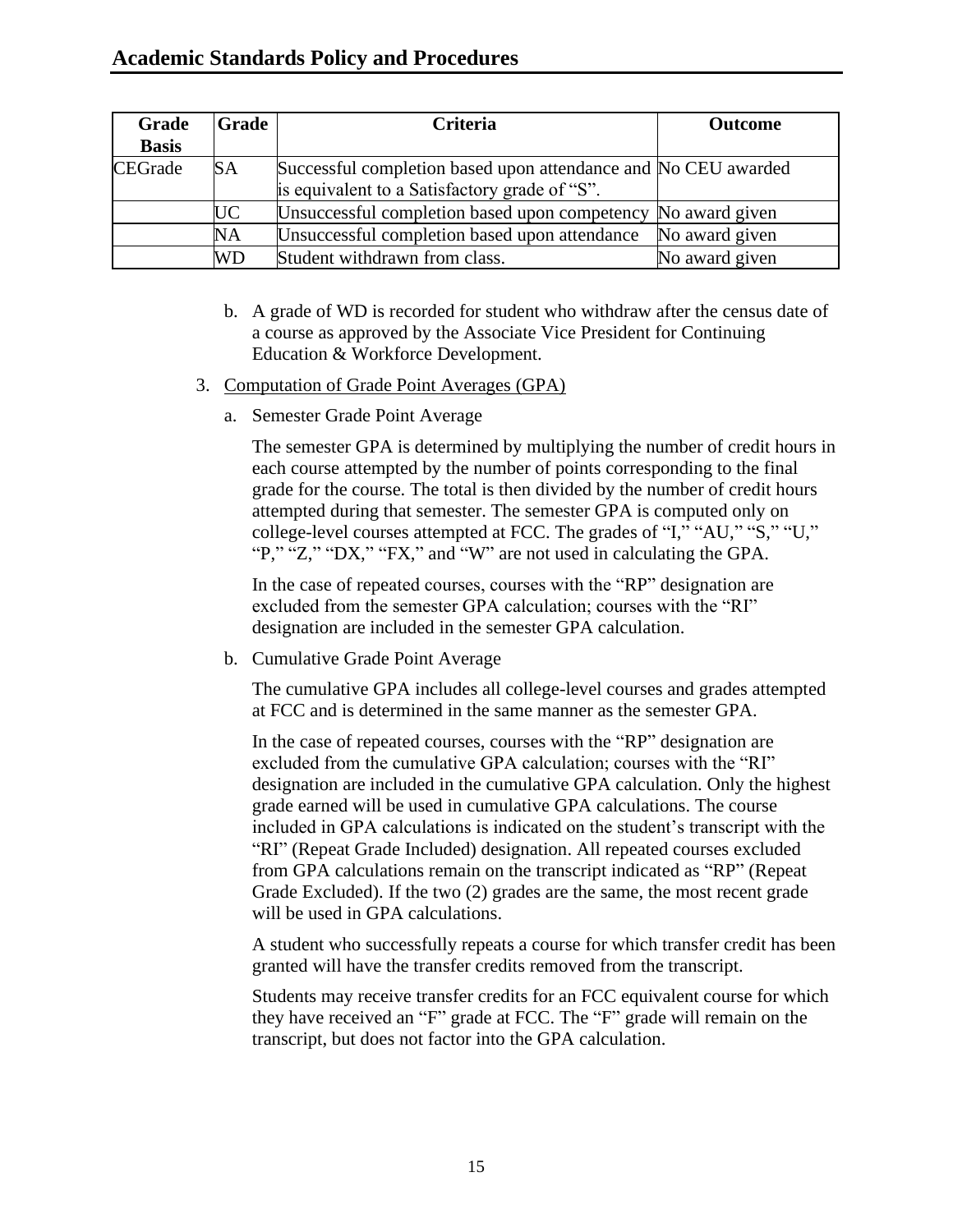c. Hours Attempted and Earned

Hours attempted are the total number of credit hours in all college-level courses for which a student receives one of the letter grades listed under [Grades and Quality Points.](http://www.cecil.edu/Catalog/Pages/Academic-Information-and-Standards.aspx#Quality)

Hours earned are the total number of credit hours in college-level courses for which a student receives a letter grade of "A," "B," "C," "D," or "P."

4. Posting of Grades

Final grades for an academic session are due from the faculty within three (3) calendar days after the end of the session.

5. Attendance Reporting

The Federal Government mandates that institutions identify students who are receiving financial aid and are not attending class, and return those aid dollars to the federal government. Instructors are key in identifying these students and assisting the College with complying with Federal Title IV Financial Aid regulations.

Faculty members are required to report the student's attendance at the beginning of the session and report no later than the dates provided by the Financial Aid Office. FCC does not disburse federal funds to students until attendance is confirmed by the instructor. Faculty who do not report attendance by the established attendance due dates, will cause a delay to students receiving their financial aid awards.

The Federal (Department of Education) definition of "Attendance," which should be used for both the initial attendance reporting by faculty and for the "Last Date Attended (LDA)" with unsuccessful grade postings, is as follows:

"Attendance" is determined by a student's "academic activity." Academically related activities include but are not limited to the following:

- attending a class (physical or virtual) where there is an opportunity for direct interaction between the instructor and students;
- submitting an academic assignment;
- taking an exam, completing an interactive tutorial, or participating in computer-assisted instruction;
- attending a study group that is assigned by the school;
- participating in an online discussion about academic matters;
- initiating contact with a faculty member to ask a question about the academic subject studied in the course.

NOTE: If a student has only logged into the online course by the date that attendance is due, then faculty should report this student as "never attending."

Faculty who do not report attendance by the established attendance due dates, will cause a delay to students receiving their financial aid awards. Faculty must also report the last date of attendance for students assigned "F," "FNA," "AU," "W," and "I" grades. When submitting final grades for a student who has never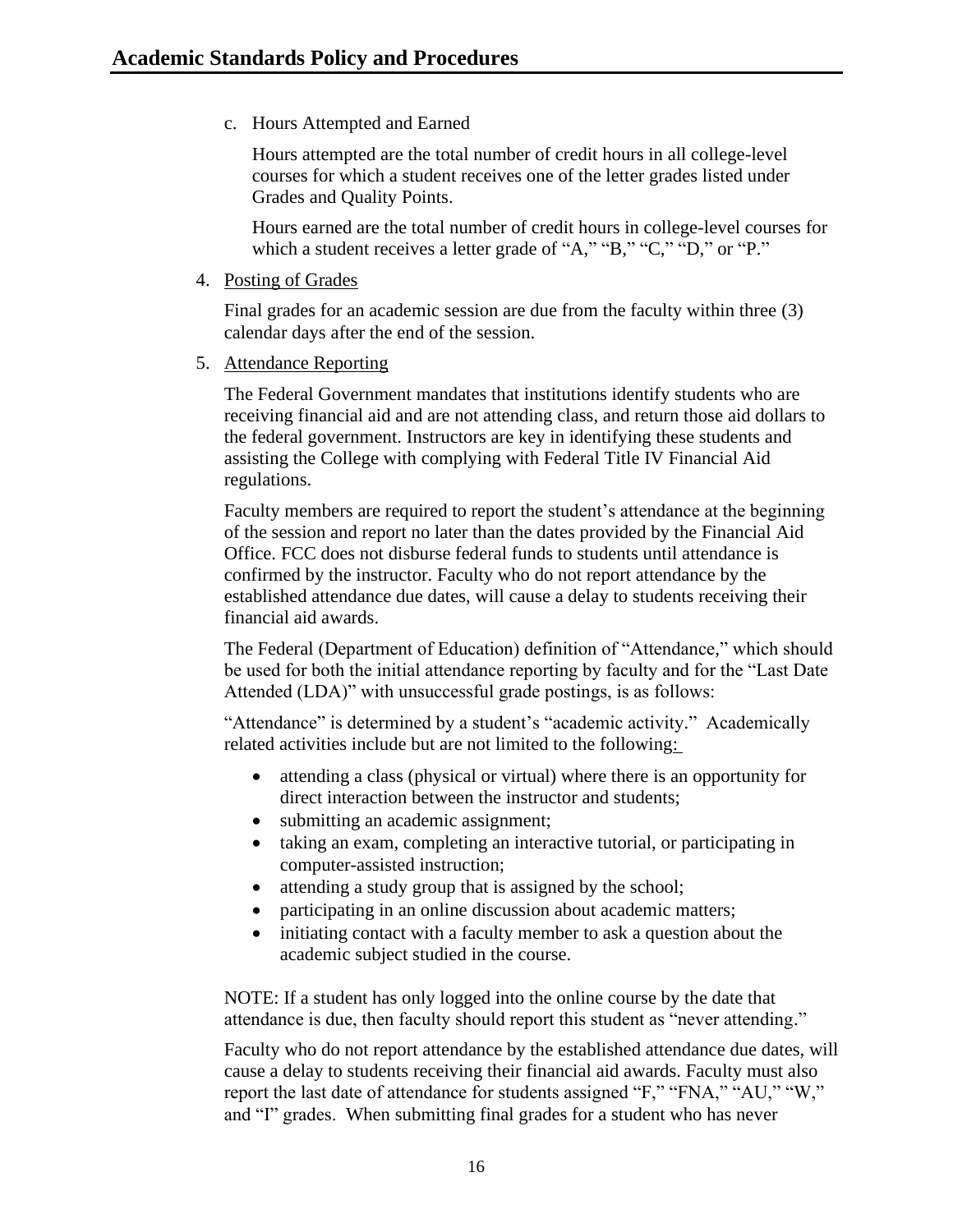attended a student should be given an FNA grade and faculty should indicate the Last Date Attended as one day before the start of the course session.

6. Assigning Final Grades where Last Date Attended (LDA) is Reported:

The LDA date should be based on the student's last date of academic activity according to the student's course records, and cannot be a date during a College break or Holiday, when no courses were in session.

If a student attended through the end of the course, then the LDA should be the last date of the session (as listed in the published course schedule).

If a student has "never attended"/did not perform any academic activity, the LDA should be listed as one day prior to the start of the course session, which will denote "never attended."

<span id="page-17-0"></span>F. Academic Progress

FCC is committed to assisting students in the pursuit of their academic goals. While students at the College are expected to take responsibility for their own progress, the College reviews the academic progress students are making at the end of each semester and identifies their appropriate academic standing.

- 1. Academic Standing Review
	- a. Students are expected to maintain minimum standards of academic achievement as indicated by both GPA and percentage of successfully completed credits.
	- b. Academic standing is assessed after the student has attempted a total of twelve (12) cumulative credits.
	- c. All students enrolled as degree seeking, certificate seeking, and Open Campus are subject to Academic Standing Review. Students who are enrolled under the admission classification of Courses of Interest are not subject to Academic Standing Review.
- 2. Definitions
	- a. Successfully completed credits The following grades represent successful completion of credit: "A," "B," "C," "D," "S," "P." A grade of "D" may not fulfill a discipline or course requirement.
	- b. Unsuccessfully completed credits The following grades represent unsuccessful completion of credit: "W," "F," "FNA," "AU," "I," "Z," or "U."
	- c. Credits attempted Includes all credits attempted (including developmental courses) and courses in which a grade of withdraw, audit, incomplete, or in progress is recorded.
- 3. FCC Academic Standing Definitions
	- a. **Good Standing** Students will be considered to be in good academic standing when their cumulative GPA is 2.000 or higher, and when they have successfully completed at least 50% of their cumulative credits attempted.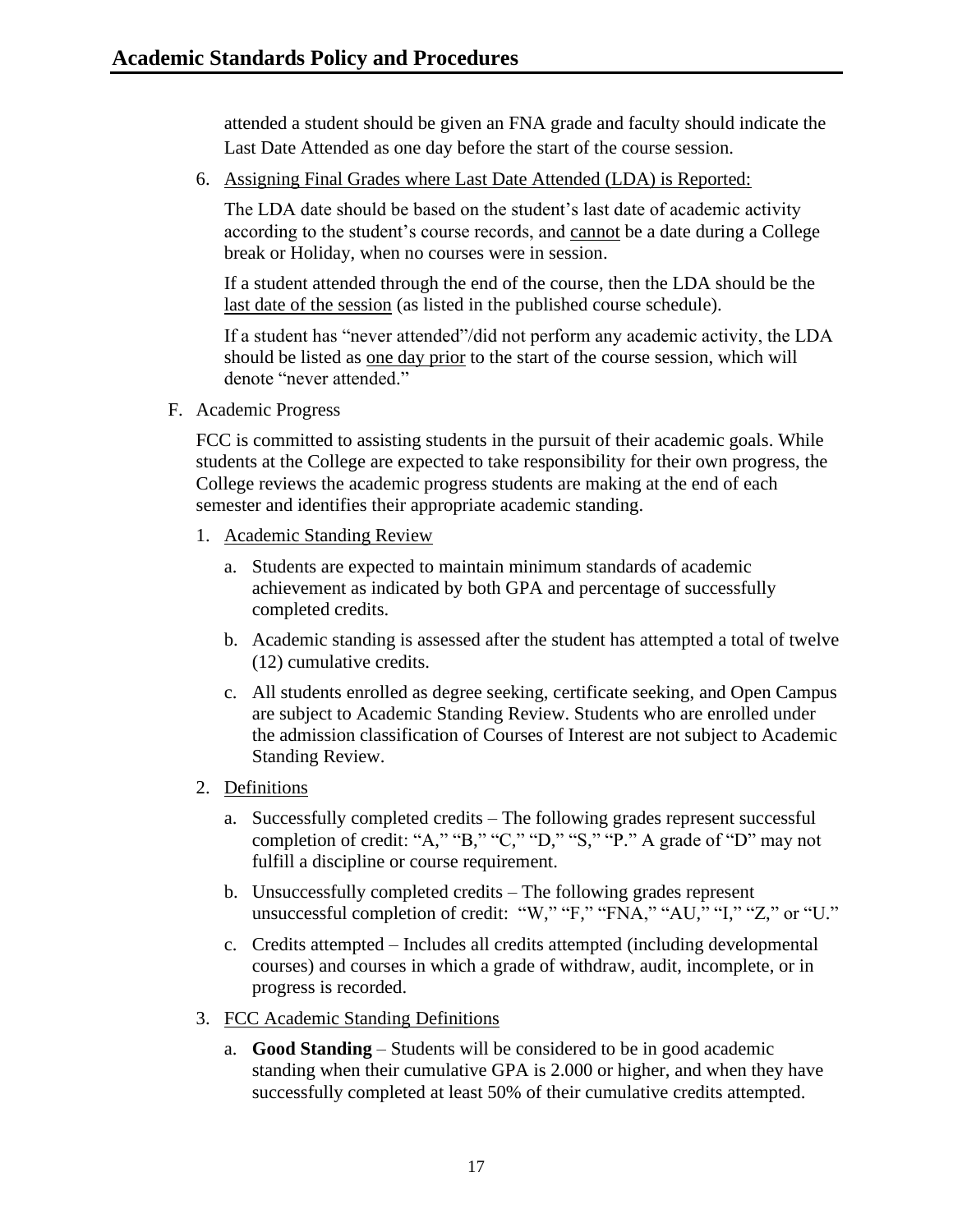- b. **Academic Alert** Students are placed on Academic Alert when their cumulative GPA is less than 2.000, and/or they have not successfully completed more than 50% of their cumulative credits attempted.
	- i. While on Academic Alert, students will be required to meet with an assigned academic advisor within Student Affairs to develop an Academic Success Plan designed to provide students with academic support to facilitate their success.
	- ii. While on Academic Alert, students will be required to have their registration approved by an assigned academic advisor within Student Affairs
	- iii. Students who demonstrate academic progress while on Academic Alert, as evidenced by achievement of a minimum 2.000 semester GPA, and successful completion of at least 50% of semester credits attempted will be allowed to continue even if their cumulative GPA has not reached the required 2.000 and/or they have not completed 50% of their attempted cumulative credits. Students will be assigned a standing of Academic Alert with Progress.
	- iv. While there is no credit restriction while on Academic Alert, students on Academic Alert at the time of pre-registration for a subsequent semester can only pre-register for six (6) credits until final grades for the current semester have been posted. Students who make academic progress are then able to add additional credits to their semester schedule.
- c. **Academic Alert with Progress** Students who demonstrate academic progress while on Academic Alert, as evidenced by achievement of a minimum 2.000 semester GPA, and successful completion of at least 50% of semester credits attempted will be allowed to continue even though their cumulative GPA is less than 2.000, and/or they have successfully completed less than 50% of their cumulative credits attempted.
	- i. While on Academic Alert with Progress, students are not required to have their registration approved by an assigned academic advisor within Student Affairs.
	- ii. There is no credit restriction while on Academic Alert with Progress.
	- iii. Students on Academic Alert with Progress at the time of pre-registration for a subsequent semester can pre-register with no credit restriction.
- d. **Academic Probation** Students on Academic Alert or Academic Alert with Progress who fail to achieve a 2.000 semester GPA, and/or who fail to successfully complete at least 50% of semester credits attempted are placed on Academic Probation.
	- i. While on Academic Probation, students will be required to meet with an assigned academic advisor within Student Affairs to develop an Academic Success Plan designed to provide students with academic support to facilitate their success.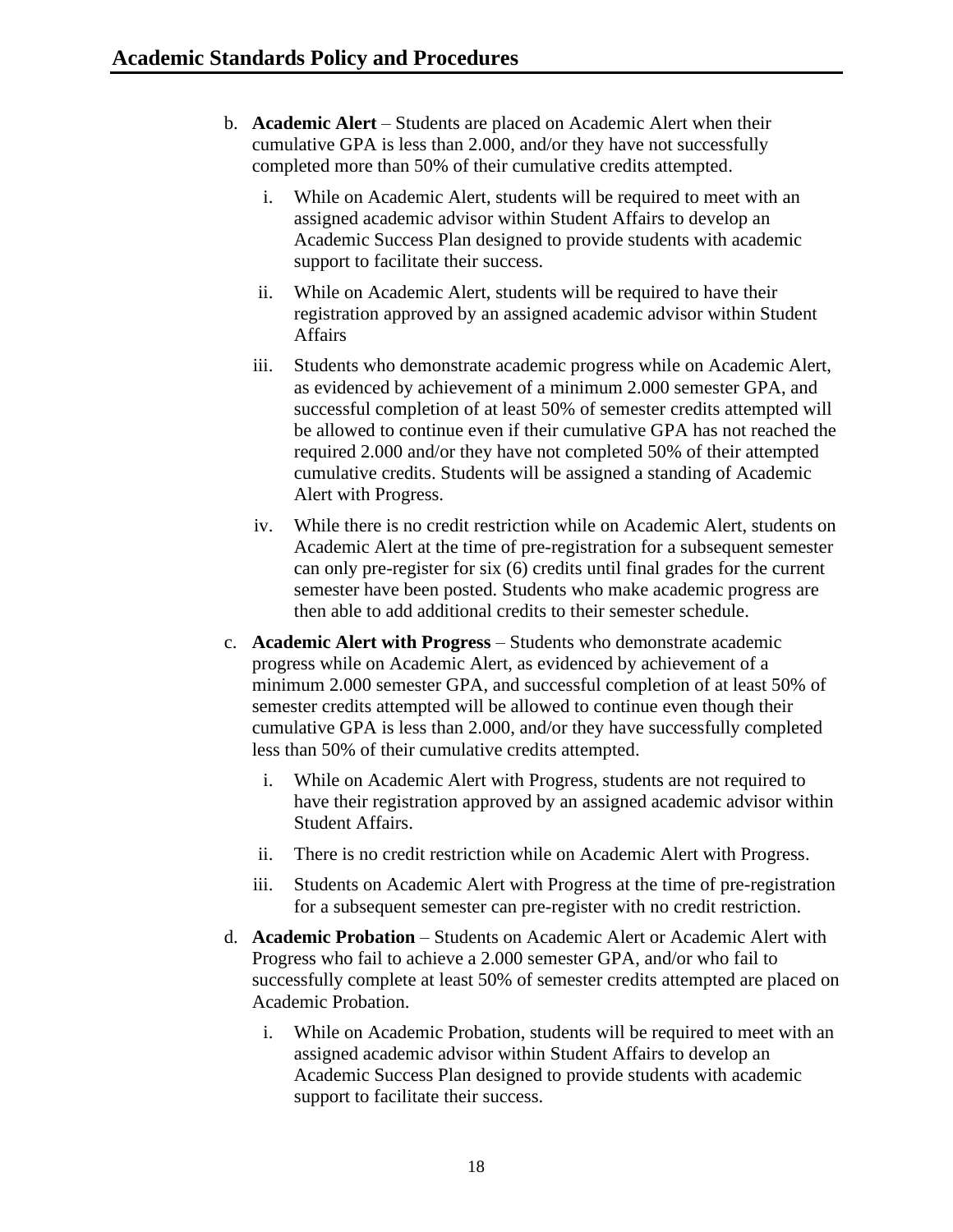- ii. Students who are on Academic Probation must have their registration approved by an assigned academic advisor within Student Affairs and will be limited to enrollment in six  $(6)$  credits.
- iii. Students who are on Academic Probation will not be allowed to preregister for the subsequent semester until final grades for the current semester are posted.
- iv. Students who demonstrate academic progress while on Academic Probation, as evidenced by achievement of a minimum 2.000 semester GPA, and successful completion of at least 50% of semester credits attempted will be allowed to continue even if their cumulative GPA has not reached the required 2.000 and/or they have not completed 50% their attempted cumulative credits. Students will be assigned a standing of Academic Alert with Progress.
- e. **Academic Suspension** Students on Academic Probation who fail to achieve a 2.000 semester GPA, and/or who fail to successfully complete at least 50% of semester credits attempted will be academically suspended for one fall or spring semester, and any preceding Jan Term or summer term. Students who have compelling circumstances may appeal the enrollment restrictions by contacting the Associate Vice President for Student Success or their designee.
- f. **Academic Dismissal** Students who are subject to Academic Dismissal will be dismissed for a period of two (2) semesters, and any preceding Jan Term or summer term. Students who have compelling circumstances may appeal the enrollment restrictions by contacting the Associate Vice President for Student Success or their designee.

Students are subject to Academic Dismissal when:

- i. satisfactory progress is not made in the first semester upon their reenrollment following Academic Suspension; or
- ii. the student has been placed on Academic Suspension for a second occurrence.
- 4. Re-admission Following Academic Suspension
	- a. Prior to re-enrollment, students who have been academically suspended must develop a plan to remediate their academic deficiencies and meet with an assigned academic advisor within Student Affairs. The assigned academic advisor within Student Affairs will develop an Academic Success Plan with the student identifying any academic requirements to be met including enrollment in developmental requirements, appropriate academic support courses, or use of academic support services.
	- b. If satisfactory progress is not made in the first semester upon his/her return, the student will be subject to Academic Dismissal.
- 5. Re-admission Following Academic Dismissal
	- a. Prior to re-enrollment, students who have been academically dismissed must develop a plan to remediate their academic deficiencies and meet with the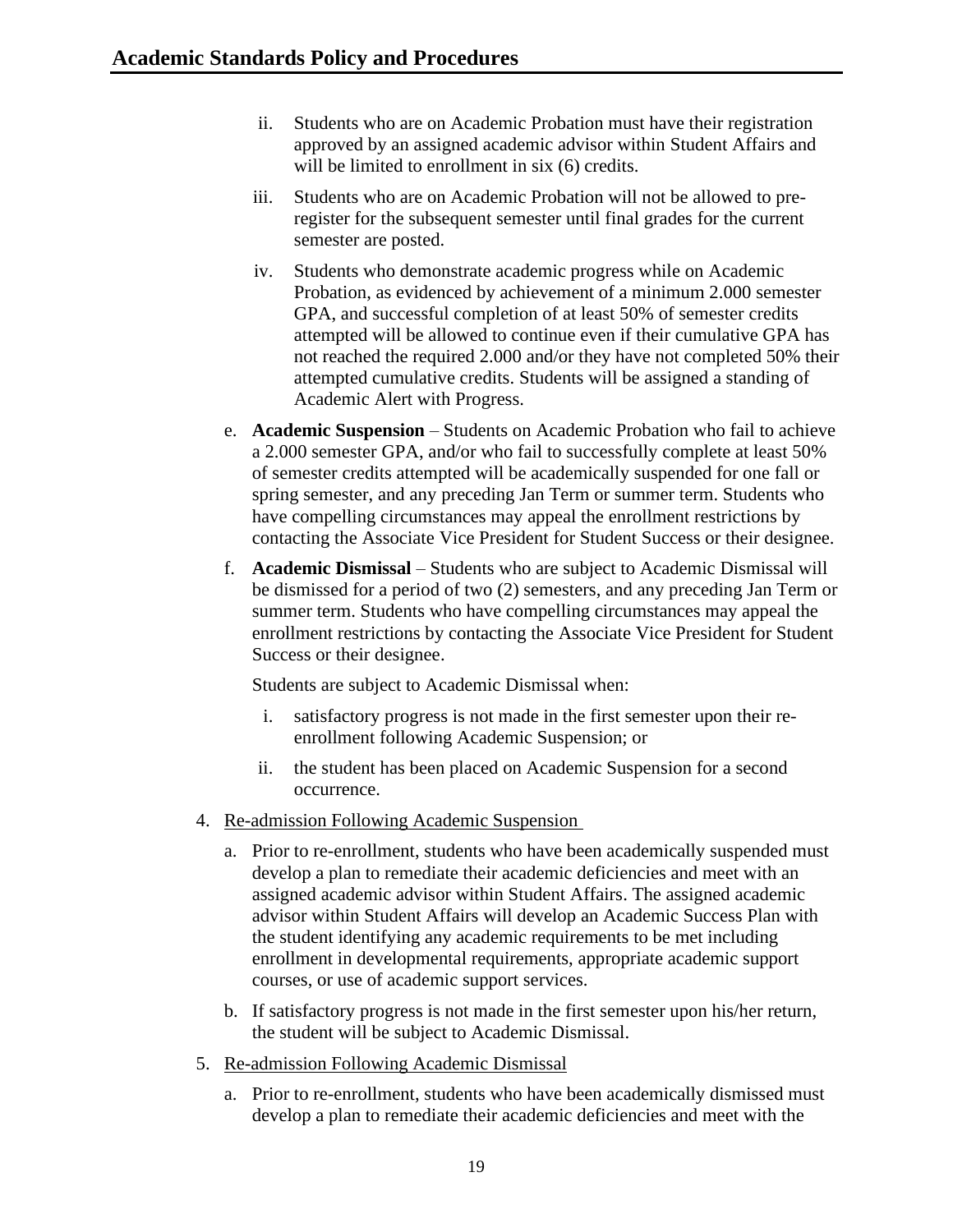Associate Vice President for Student Success or their designee. If approved by the Associate Vice President for Student Success or their designee, students meet with an assigned academic advisor within Student Affairs to develop an Academic Success Plan and identify any academic conditions of re-enrollment including enrollment in developmental requirements, appropriate academic support courses, or use of academic support services.

- b. If satisfactory progress is not made in the first semester upon his/her return, the student will again be subject to Academic Dismissal.
- 6. Satisfactory Academic Progress (SAP) Definitions for Federal Financial Aid FCC adheres to the Title IV Federal financial aid guidelines as defined by the Department of Ed.
	- a. Appeal refers to a process by which a student who is not meeting SAP standards petitions the FCC Financial Aid Office for reconsideration of eligibility for Federal Student Aid (FSA) funds.
	- b. Financial aid probation refers to a status assigned to a student who is failing to make satisfactory academic progress as defined by federal regulation and who successfully appeals. Eligibility for aid may be reinstated for one semester.
	- c. Financial aid warning refers to a status assigned to a student who is failing to make satisfactory progress as defined by federal regulation. The student is eligible to receive aid for one semester and may do so without a student appeal.
	- d. Maximum timeframe for receiving Federal Financial Aid may be no longer than 150% of the published number of degree credits for the declared program; however, an appeal for this timeframe is possible.
- 7. Request for Withdrawal After the Deadline Due to Extenuating Circumstances

Students with extenuating medical/emergency/military circumstances which prevent them from withdrawing before the published deadline or that arise after the last day to withdraw and prevent them from being able to successfully complete a class may request a retroactive withdrawal. Students who wish to request a retroactive withdrawal for extenuating circumstances should follow the procedure outlined in the [Student Withdrawal Policy and Procedures.](http://www.frederick.edu/student-withdrawal)

- <span id="page-20-0"></span>G. Change of Major
	- 1. Students declare their major at the time of application and may change their major any time. Only one major may be declared at a time; however, students may apply for multiple degrees and certificates.
	- 2. Students who wish to change their major must obtain permission from an assigned academic advisor within Student Affairs or Veteran & Military Services Advisor (if applicable) to help clarify their new educational goals.

Students will be advised that changing majors could result in completed courses not applying to their new major.

3. Students changing their major will be assigned to the current catalog year.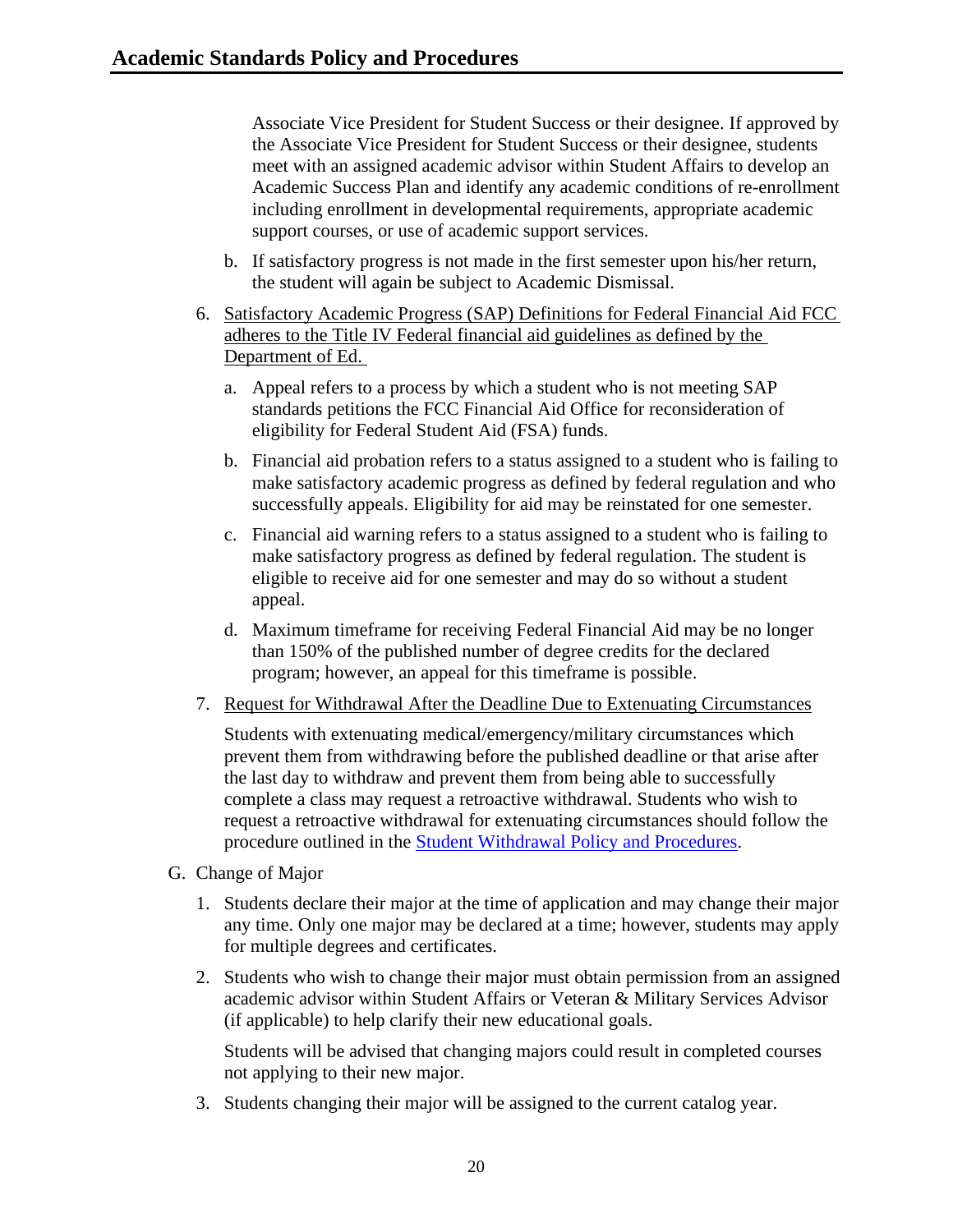- a. Students requesting an exception to the assignment to the current catalog year need a written recommendation signed by an assigned academic advisor within Student Affairs, faculty advisor, Department Chair, or Program Manager with written justification for the request. This request must be submitted to the Registrar. The Registrar will review the request and make a determination based on the continuous enrollment status of the student.
- b. To ensure compliance with accreditation and licensing requirements, the student's clinical portion of an allied health program will be assigned to the current catalog year.
- c. Students will not be assigned to a catalog more than five (5) years old.
- <span id="page-21-0"></span>H. Course Repetition

The right to repeat courses in some programs is not automatic. Individual program requirements may limit course repeatability. Students failing to successfully complete a course in some programs may be denied the opportunity to continue in those programs.

A student should consult an assigned academic advisor within Student Affairs before attempting the course for the second time. No student may attempt the same course a third time without consulting the appropriate Department Chair, Program Manager, or designee. The fourth and any subsequent attempts of the same course will require the approval of the Provost/Executive Vice President for Academic Affairs, Continuing Education, and Workforce Development or designee.

Course repetition restrictions do not apply to courses which are identified in the FCC Academic Catalog as repeatable for additional credit. These courses may be repeated up to the maximum number specified unless otherwise exempted.

When a student repeats a course, the highest grade and corresponding credits awarded will be used in computing the GPA. If the two grades are the same, the last grade will count. All courses taken become part of the student's academic record and appear on the student's transcript. If a student receives an "F" in a course at FCC, and successfully completes the course at another institution, transfer credit may be awarded; however, the "F" grade received at FCC remains on the transcript but does not factor into the GPA calculation.

Students should be aware that federal financial aid regulations limit the number of times a student can receive federal financial aid for a graded course.

<span id="page-21-1"></span>I. Graduation Requirements

FCC awards Associate degrees, certificates, and Letters of Recognition (LORs) to those students who complete a prescribed curriculum with a 2.000 grade point average or better. Students enrolled in the Associate of Arts in Teaching (A.A.T.) programs, however, are required to complete the prescribed curriculum with a 2.750 grade point average or better. Degrees, certificates, and LORs are awarded or conferred three (3) times a year: August, December, and May.

The standard number of credits for an Associate degree from a public community college is sixty (60) credit hours.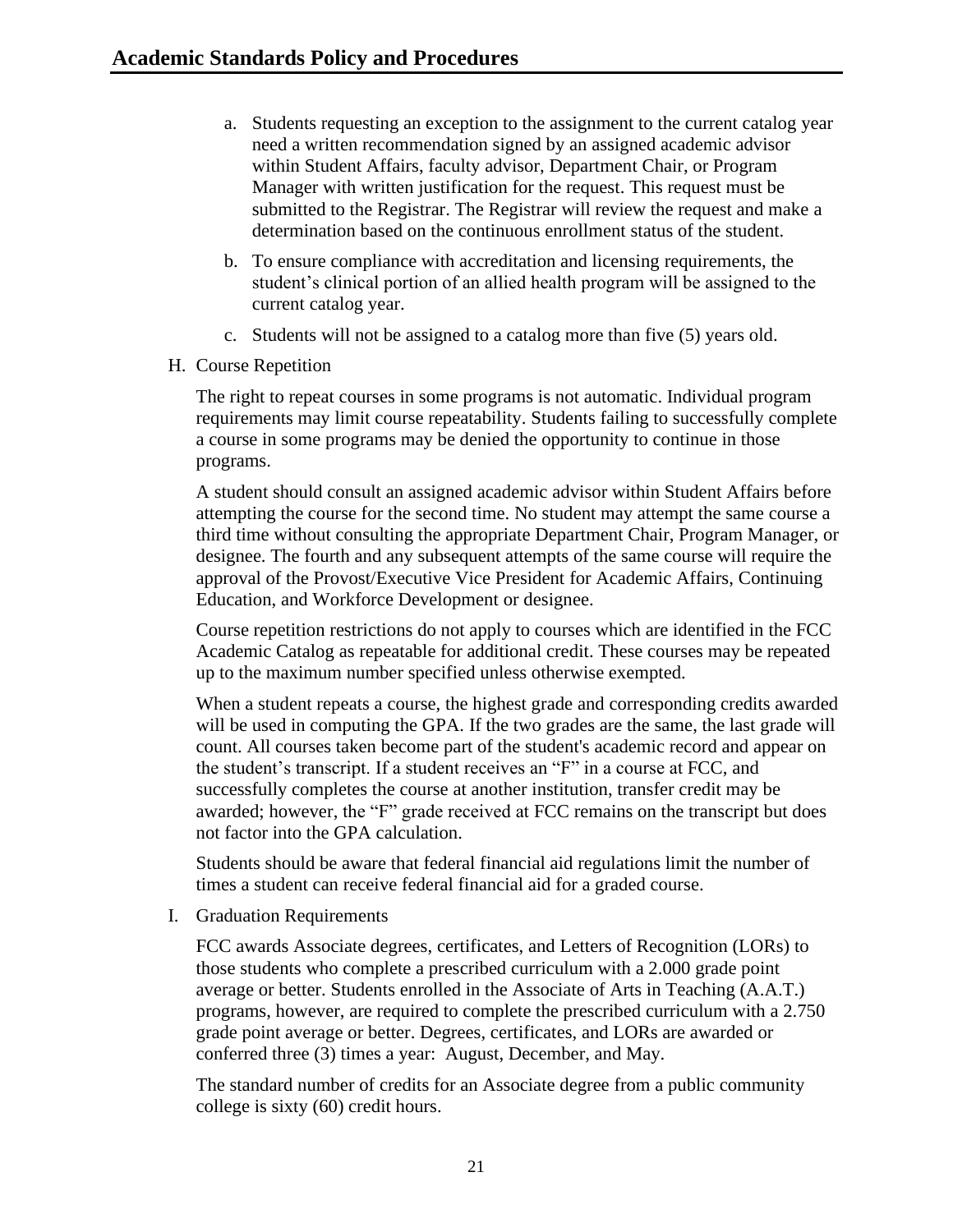The standard number of credits required for an Associate degree (i.e. 60) does not apply if 1) the degree program is defined as more than a two-year Associate degree; 2) professional accreditation requires a higher number of credit hours or requires coursework that cannot be completed in 60 credits; or 3) certification requirements result in a need for credit hours in excess of 60. MHEC approval is required for exceptions in excess of 60 credits.

1. Associate of Arts Degree (A.A.) and Associate of Science Degree (A.S.)

To be eligible to receive the Associate of Arts or Associate of Science degree, students must:

- a. Successfully complete a prescribed curriculum as approved by the College with at least 60 credits.
- b. Complete a core of at least 31 general education credits that will include the following:
	- i. English Composition (ENGL101): 3 credits.
		- Beginning in Summer 2017, students who are degree-seeking and have taken ENGL101 must have a C grade or better to receive their degree. Students who are degree-seeking, have been *continuously enrolled*, and have taken ENGL101 prior to Summer 2017 will be allowed to graduate with a D in ENGL101. Although the D grade will enable a student to complete the Associate degree at FCC, it does not guarantee that English composition will transfer to another institution.
	- ii. Arts, Humanities, Communications: 9 credits, three courses, one selected from each area.
	- iii. Social and Behavioral Science: 6 credits, two courses, selected from different disciplines.
	- iv. Biological and Physical Science: 7/8 credits, two courses, one must be a lab science.
	- v. Mathematics: 3/4 credits, one course.
	- vi. Interdisciplinary or Emerging Issues is an optional category that can fulfill an open general education elective requirement.
	- vii. Open General Education Elective: 3 credits selected from any category of General Education courses above.
- c. Complete the Cultural Competence Requirement: At least one course must be designated as meeting the College cultural competence requirement.
- d. Complete the Health, Wellness, or Physical Education requirement: 1/3 credits.
- e. Obtain a minimum grade point average of 2.000 (in addition, certain programs of study may require a minimum grade in designated courses).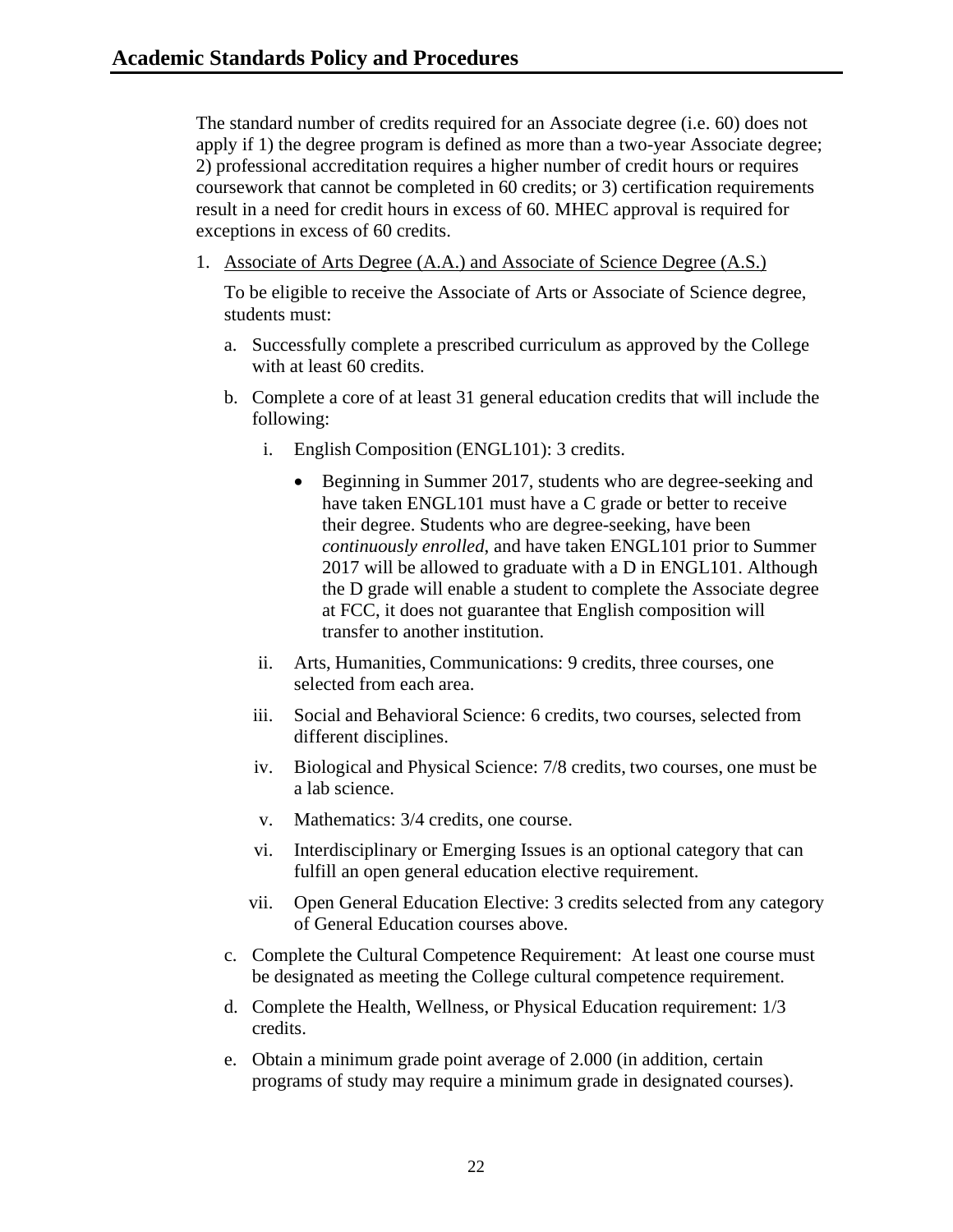- f. Complete at least 25% of academic degree credits at Frederick Community College.
- g. Complete a graduation application and submit to Registration and Records.
- 2. Concentration within the Associate of Arts Degree (A.A.) or the Associate of Science Degree (A.S.)

To be eligible to receive a concentration within the Associate of Arts or Science Degrees, students must:

- a. Successfully complete a prescribed curriculum approved by the College with at least 60 credits.
- b. Obtain a minimum grade point average of 2.000.
- c. Complete a core of at least 31 general education credits as outlined above. Complete between 12 and 30 credits in an approved area of concentration.
- d. Complete the Cultural Competence Requirement: At least one course must be designated as meeting the College cultural competence requirement.
- e. Complete the Health, Wellness, or Physical Education requirement: 1/3 credits.
- f. Obtain a minimum grade point average of 2.000 (in addition, certain programs of study may require a minimum grade in designated courses).
- g. Complete at least 25% of academic degree credits at Frederick Community College.
- h. Complete a graduation application and submit to Registration and Records.
- 3. Associate of Applied Science Degree (A.A.S.)

To be eligible to receive the Associate of Applied Science degree, students must:

- a. Successfully complete a prescribed curriculum as approved by the College with at least 60 credits.
- b. Complete a core of at least 20 credit hours of general education courses that will include the following:
	- i. English Composition (ENGL101): 3 credits.
		- Beginning in Summer 2017, students who are degree-seeking and have taken ENGL101 must have a C grade or better to receive their degree. Students who are degree-seeking, have been *continuously enrolled*, and have taken ENGL101 prior to Summer 2017 will be allowed to graduate with a D in ENGL101. Although the D grade will enable a student to complete the Associate degree at FCC, it does not guarantee that English composition will transfer to another institution.
	- ii. Arts, Humanities, Communications: 3 credits, one course.
	- iii. Social and Behavioral Sciences: 3 credits, one course.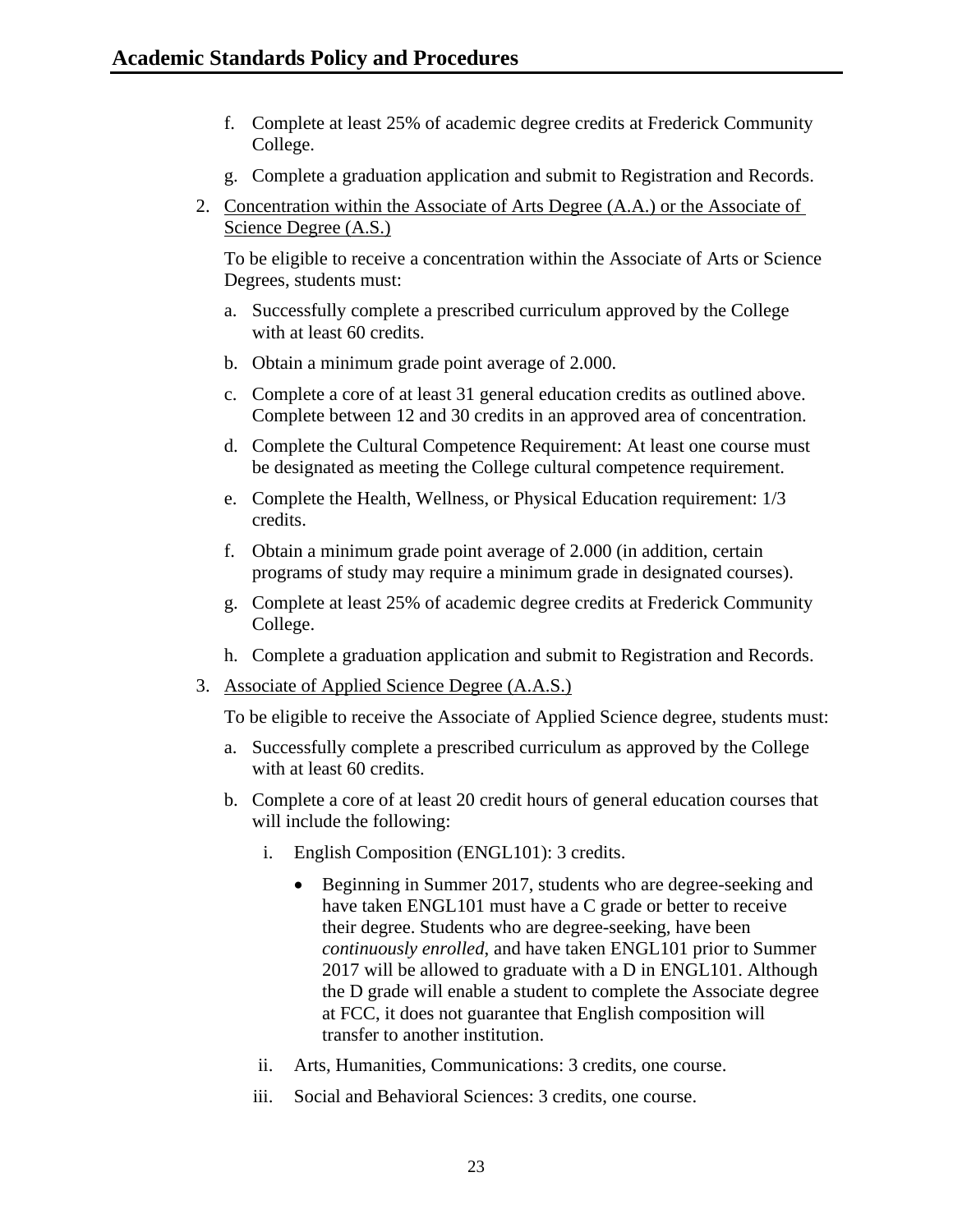- iv. Biological and Physical Sciences: 3/4 credits, one course.
- v. Mathematics: 3/4 credits, one course.
- vi. Interdisciplinary or Emerging Issues is an optional category that can fulfill an open general education elective requirement.
- vii. Open General Education Elective: remaining credits selected from any category of general education courses above.
- c. Complete the Cultural Competence Requirement: At least one course must be designated as meeting the College cultural competence requirement.
- d. Obtain a minimum grade point average of 2.000. (In addition, certain programs of study may require a minimum grade in designated courses.)
- e. Complete at least 25% of academic degree credits at Frederick Community College.
- f. Complete a graduate application and submit to Registration and Records.
- 4. Associate of Arts in Teaching (A.A.T.)

To be eligible to receive the Associate of Arts in Teaching degree, students must:

- a. Successfully complete a prescribed curriculum as approved by the College.
- b. Complete a core of at least 31 credit hours of general education courses as described in the program of study and meet all state requirements.
	- i. English Composition (ENGL101): 3 credits.
	- ii. Students who are degree-seeking and have taken ENGL101 must have a C grade or better to receive their degree.
	- iii. Arts, Humanities, Communications: 9 credits, three courses, one selected from each area.
	- iv. Social and Behavioral Science: 6 credits, two courses selected from different disciplines.
	- v. Biological and Physical Science: ELEM/SPED and ECE/SPED, 12 credits of lab science. For all other AATs, 7/8 credits, two courses, one must be a lab science.
	- vi. Mathematics: 3/4 credits, one course.
	- vii. Interdisciplinary or Emerging Issues is an optional category that can fulfill the Open General Education elective requirement.
	- viii. Open General Education Elective: 3 credits selected from any category of General Education courses above.
- c. Complete the Cultural Competence requirement: At least one course must be designated as meeting the College cultural competence requirement.
- d. Complete the Health, Wellness, or Physical Education requirement: 1/3 credits.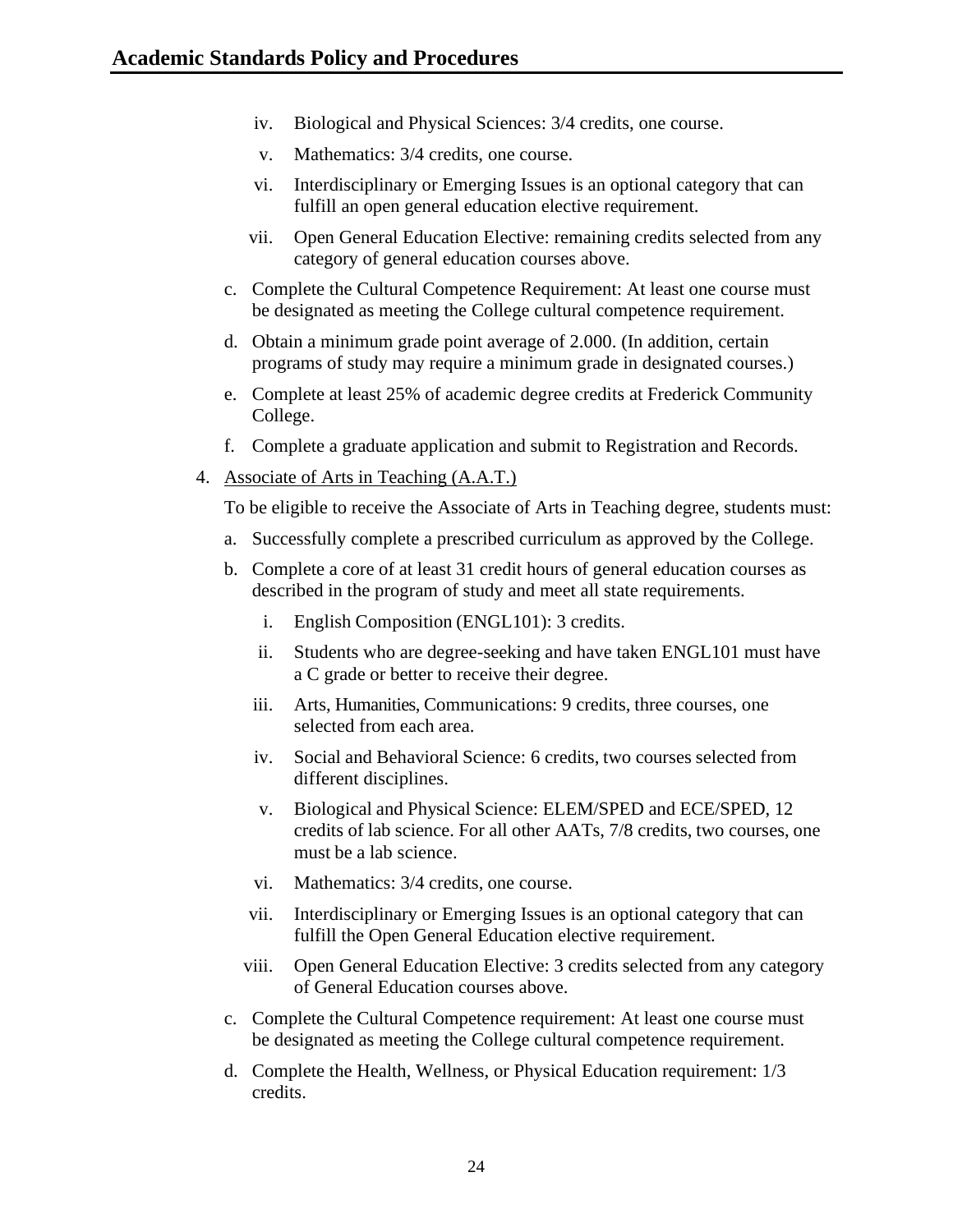Obtain a minimum grade point average of 2.750, submit to Registration and Records official qualifying scores on any MSDE approved basic skills test, such as the SAT/ACT/ Praxis Core and earn a "C" or better in all courses used to satisfy the A.A.T. program of study. OR, obtain a minimum grade point average of 3.0 at the time of graduation, and earn a "C" or better in all courses used to satisfy the A.A.T. program of study.

- e. Qualifying scores are established by Maryland State Department of Education for all Maryland institutions of higher education.
- f. Complete at least 25% of academic degree credits at Frederick Community College.

Students are strongly urged to consult with the Education Program Coordinator and/or their assigned academic advisor as early as possible and should be aware that some transfer colleges and universities may require a higher grade point average as a condition of admission than that required to earn the A.A.T. degree.

- g. Complete a graduation application and submit to Registration and Records.
- 5. Certificate

To be eligible to receive a certificate, students must:

- a. Complete a prescribed curriculum of at least twelve (12) credits as approved by the College.
- b. Obtain a minimum grade point average of 2.000.
- c. Complete at least 25% of the certificate credits at FCC. For the CPA Exam Qualification Certificate, only one (1) course required for the certificate must be taken at FCC.
- d. Complete an application for graduation and submit to Registration and Records.
- 6. Letter of Recognition

To be eligible to receive a letter of recognition, students must:

- a. Complete a prescribed curriculum of at least six (6) credits as approved by the College.
- b. No course substitutions are allowed.
- c. Obtain a minimum grade point average of 2.000 in the courses required by the Letter of Recognition.
- d. Complete at least 25% of the LOR credits at FCC.
- e. Complete an application for graduation and submit to Registration and Records.
- 7. Workforce Training Certificate

To be eligible to receive a Workforce Training Certificate, students must: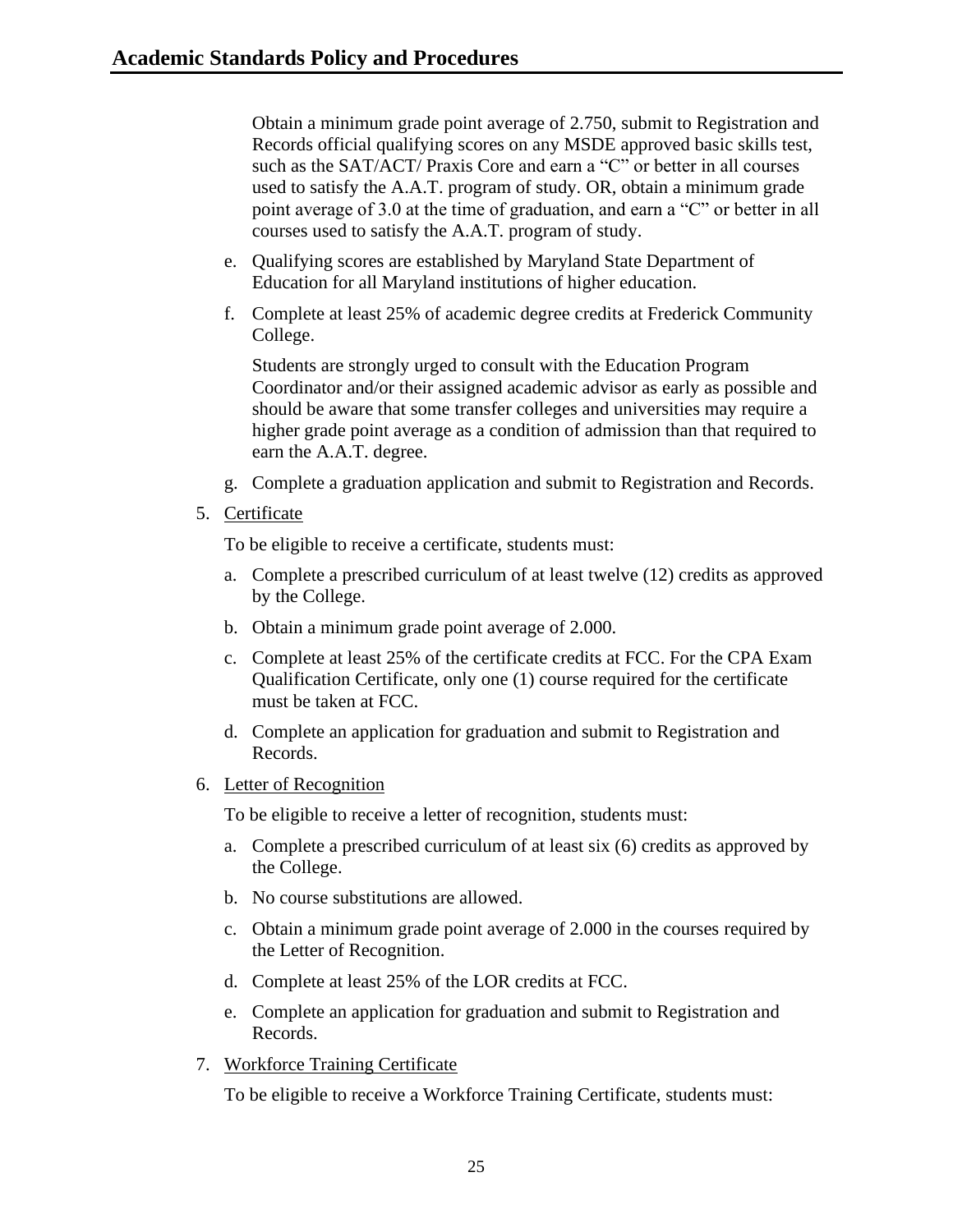- a. Complete a course of series of courses identified as Workforce Training Certificate, as approved by the College.
- b. Complete courses on the basis of competency.

Please note:

- No course substitutions are allowed.
- Students can request approval to transfer up to 25% of total Certificate contact hours of prior learning from an accredited institution for some Workforce Training Certificates.
- Workforce Training Certificates are issued each month.
- Workforce Training Certificates recipients do not take part in commencement ceremonies, unless they have also completed a degree or certificate.
- 8. Program Discontinuance

Following the discontinuation of a degree or certificate program, application to graduate under that degree or certificate program will be honored for five (5) years. Students must be continuously enrolled during the five-year teach-out period.

9. Additional Associate Degree or Certificate

Students wishing to earn more than one associate degree or certificate must fulfill all program requirements for each degree or certificate in accordance with college requirements. At the time of application for graduation, students must declare the catalog year under which they are requesting to be evaluated for degree completion. Students must select a catalog of an academic year during which they were registered and attended classes at the College, and have had no break of four full semesters

10. Dean's List

Students who have earned twelve (12) or more credits at the College are eligible to be considered for the Dean's List. At the end of the fall and spring semesters, the Provost/Executive Vice President for Academic Affairs, Continuing Education, and Workforce Development will publish a list of those full-time and part-time students who have completed at least six credits during the semester and have earned a semester grade point average of 3.500 or better.

11. Graduate with Honors

Students who have accumulated a grade point average of 3.500-3.7490 are awarded a degree with "Honors." A degree with "High Honors" is awarded to those students who have accumulated a grade point average of 3.750 or better. A Certificate will be awarded with "Distinction" to those students with a grade point average of 3.750 or higher.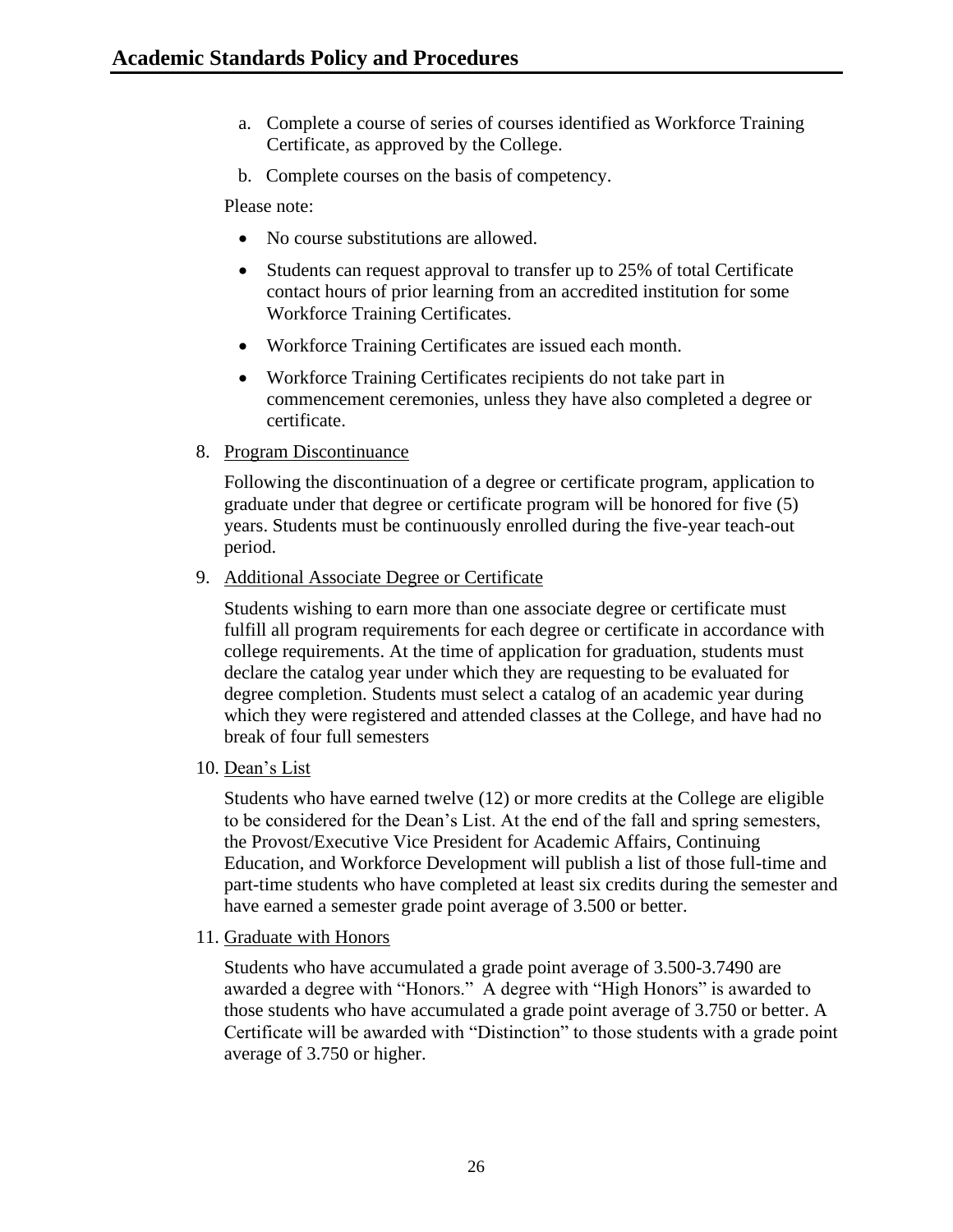12. Honors College

Students who complete twelve (12) honors credits with an overall grade point average GPA of 3.250 or higher are eligible to graduate from the Honors College. Graduates receive a notation on their transcripts recognizing this achievement.

13. Commencement

Commencement is conducted each year in the month of May, but diplomas are awarded in August, December, and May. Diplomas may also be awarded at additional times for special programs at the discretion of the Registrar.

- <span id="page-27-0"></span>J. Course Substitutions
	- 1. Substitutions of course requirements within degree and certificate programs may be considered under special circumstances; however, no substitutions of course requirements within letters of recognition are allowed.
	- 2. Examples of circumstances which may warrant a course substitution include those instances when:
		- a. a required course is no longer offered at the College;
		- b. a student has taken a course so similar to a required course that completing the required course would be redundant; or
		- c. a required course has been cancelled or is not scheduled to be offered soon enough so that a student's ability to graduate in a timely manner is compromised.
	- 3. A non-general education course may not be approved as a course substitute for a general education requirement. In all cases, students must meet the minimum requirements for graduation as determined by the MHEC and as approved by the College in the catalog year in which the student was assigned his/her major.
	- 4. The number of course substitutions should be limited in order to maintain the academic integrity of the program. In no case may course substitutions constitute more than 33% of the program as this constitutes a substantial change in the curriculum as defined by MHEC.
	- 5. Program Managers and/or Department Chairs must complete a Course Substitution form identifying the recommended course substitution which is submitted to the Registrar for review and final approval. In the event that the recommended substitution does not fall within the course substitution guidelines, the Registrar will consult with the appropriate Department Chair.
	- 6. Students requesting a course substitution based on the presence of a disability must do so through the Disability Access Services office. Information on the course substitution protocol is available from the Disability Access Services office.
	- 7. Approved course substitutions are stored in students' PeopleSoft records and are reflected in the appropriate curricular requirement in students' degree audits.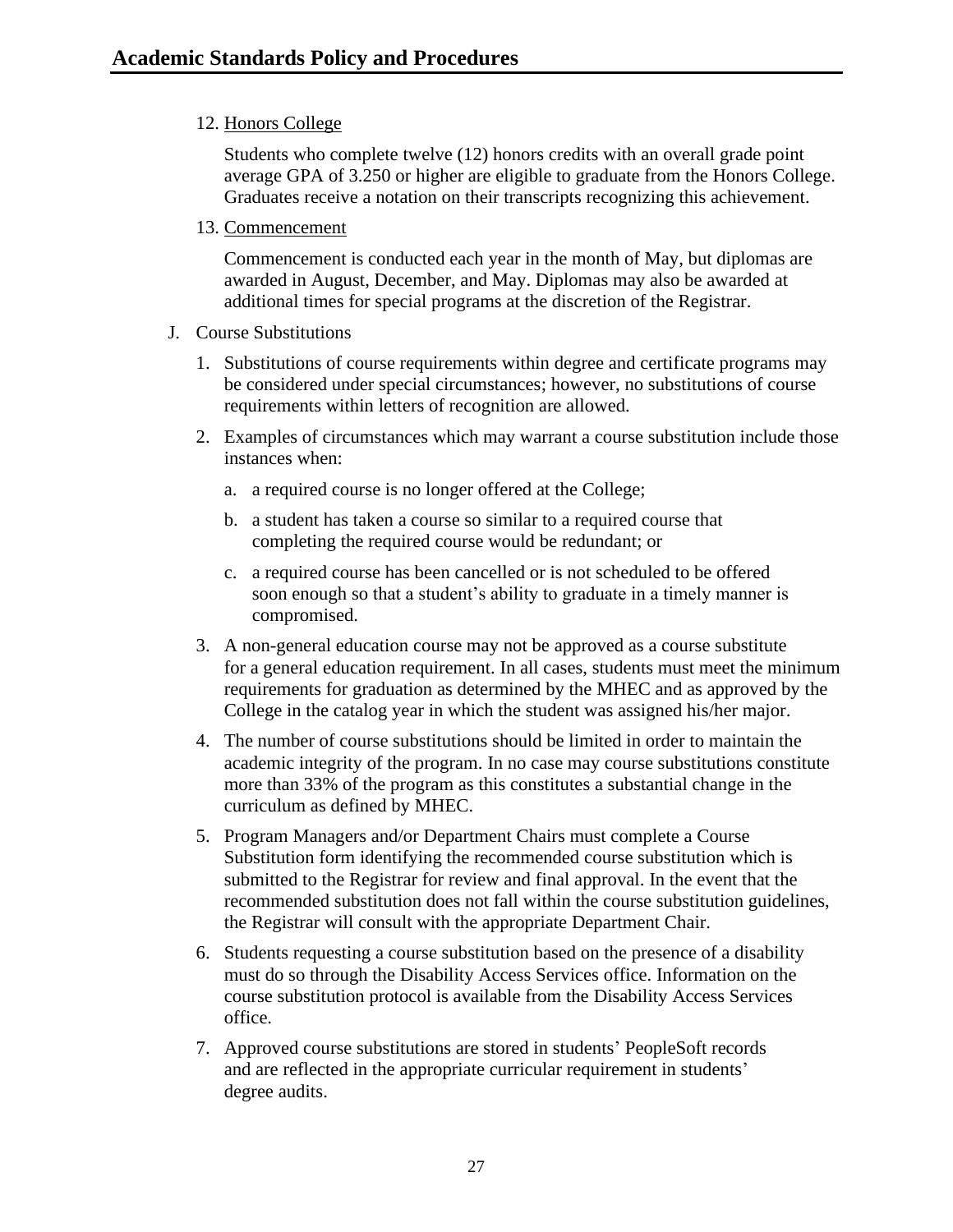- 8. Course substitutions should be requested, approved, and recorded prior to the last date to apply for graduation.
- <span id="page-28-0"></span>K. Academic Clemency

Academic Clemency provides students returning to the College an opportunity to address prior unsatisfactory academic performance. Academic Clemency expunges a limited number of "D," "F," or "FNA" grades previously earned at FCC. Students will be made aware of the Academic Clemency procedure through the re-admission letter provided to them upon re-application to the College. Students who wish to apply for Academic Clemency will meet with a member of Career and Academic Planning Services (CAPS) to discuss the procedure.

- 1. The following are conditions for requesting Academic Clemency:
	- a. A student may be granted Academic Clemency only once.
	- b. Students who have been awarded a degree are not eligible for Academic Clemency.
	- c. A student must have not attended FCC for two (2) years before they are eligible to request Academic Clemency.
	- d. A student must demonstrate that they have the ability to benefit from college. Therefore, upon re-admission to the College, a student must achieve a minimum 2.000 GPA in all courses attempted by the end of the semester in which the student reaches at least twelve (12) attempted credits (6 of which must be general education credits) before being eligible to apply for Academic Clemency. Exceptions to this provision may be granted by the College Registrar.
	- e. Only courses in which a grade of "D", "F" or "FNA" has been earned will be considered for Academic Clemency.
	- f. Developmental courses will not be considered for Academic Clemency.
	- g. Courses that are required for the student's major are not eligible for consideration under the Academic Clemency procedure; therefore, students must repeat those courses. In accordance with the College procedure on repeating courses, the higher grade will be used in the calculation of GPA.
- 2. When a student has met the conditions of Academic Clemency, they will meet with an assigned academic advisor within Student Affairs to develop an Academic Clemency plan and complete the Request for Academic Clemency form.
	- a. The number of credits that may be considered for Academic Clemency will be determined on a case–by- case basis by an assigned academic advisor within Student Affairs working with the student. In no case can the number of credits exceed twenty-four (24).
	- b. An assigned academic advisor within Student Affairs will sign the completed Request for Academic Clemency form and forward it to the Registrar for final approval and recording.